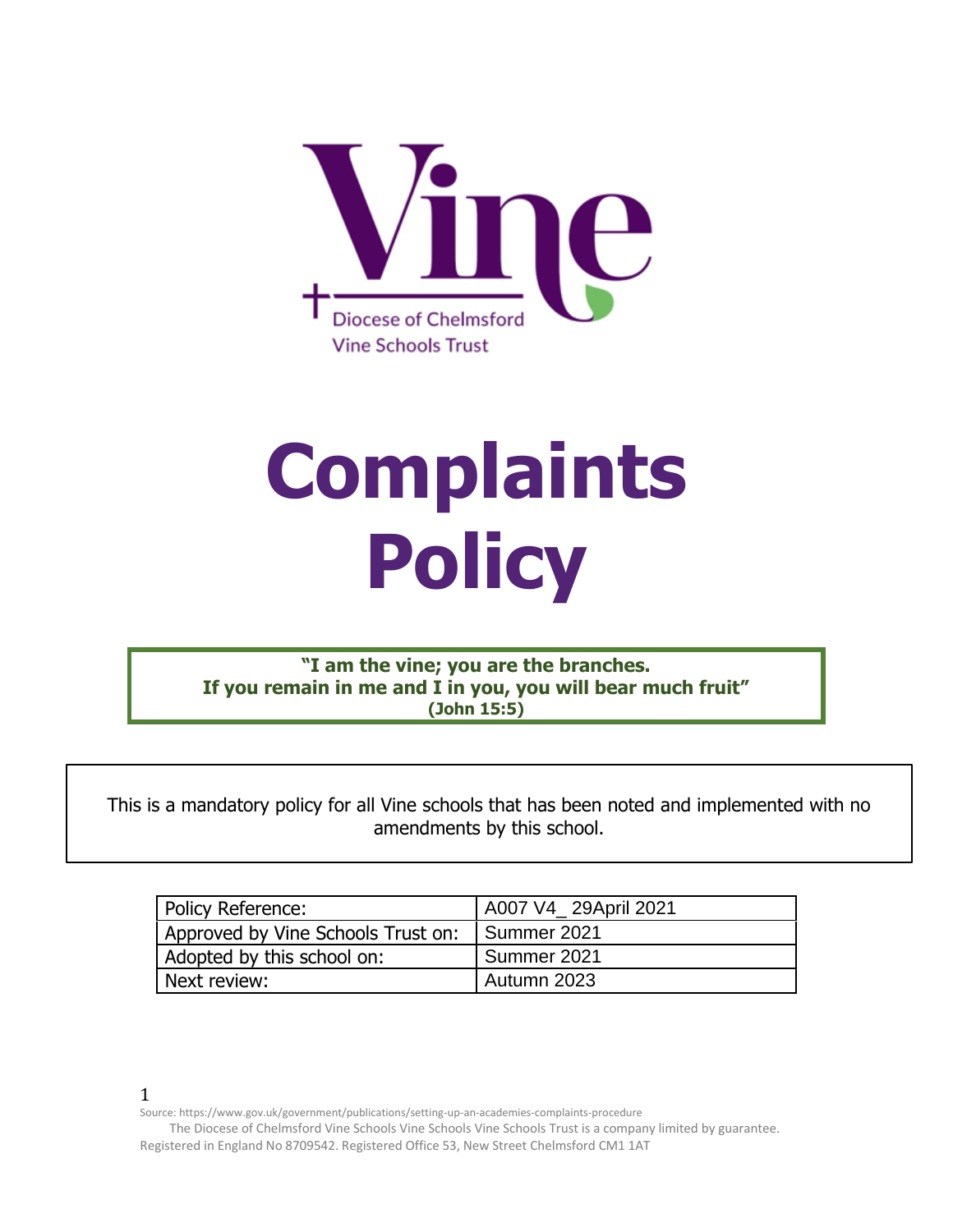

## **Vision & Values**

**V Valuing every person I Inspiring great teaching N Nurturing academic excellence and Christian Character E Excelling, unlocking great potential**



2

Source: https://www.gov.uk/government/publications/setting-up-an-academies-complaints-procedure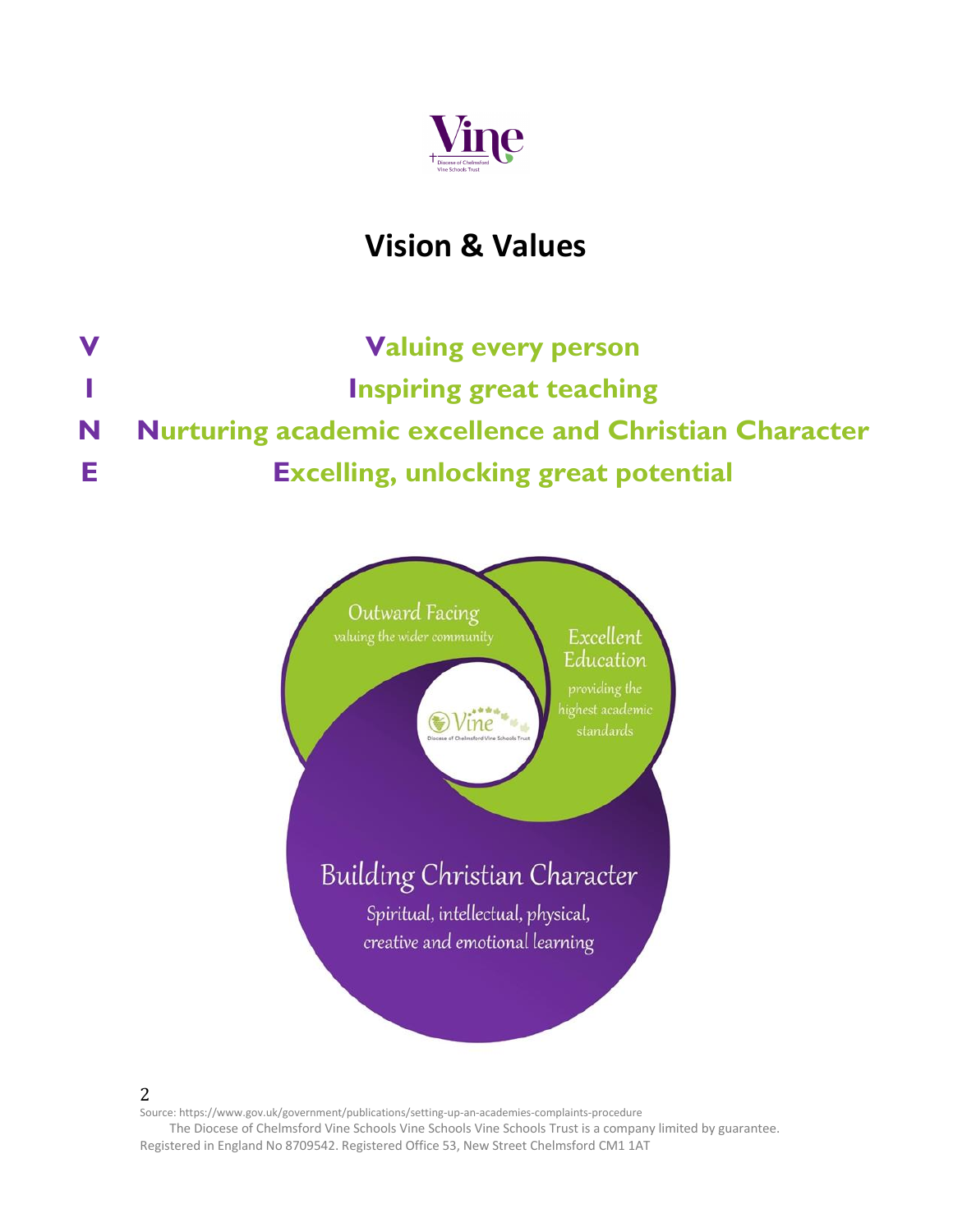#### **INDEX**

- 1. Who can make a complaint
- 2. Difference between a Concern and a Complaint
- 3. How to Raise a Concern or Make a Complaint
- 4. Anonymous Complaints
- 5. Time Scales
- 6. Complaints Received Outside of Term Time
- 7. Scope of this Complaints Procedure
- 8. Resolving Complaints
- 9. Withdrawal of a Complaint
- 10. Formal Complaint Stages Stage 1
- 11. Formal Complaint Stages Stage 2
- 12. Formal complaint Stages stage 3
- 13. Complaints escalated to/ about Trust, CEO or Trustee
- 12. Next Steps

Appendix A – Complaints Form

Appendix B – How We Manage Serial or Unreasonable Complaints

#### **Roles and Responsibilities**

#### **Complainant**

The complainant will receive a more effective response to the complaint if they:

- explain the complaint in full as early as possible
- co-operate with the school in seeking a solution to the complaint
- respond promptly to requests for information or meetings or in agreeing the details of the complaint

3

Source: https://www.gov.uk/government/publications/setting-up-an-academies-complaints-procedure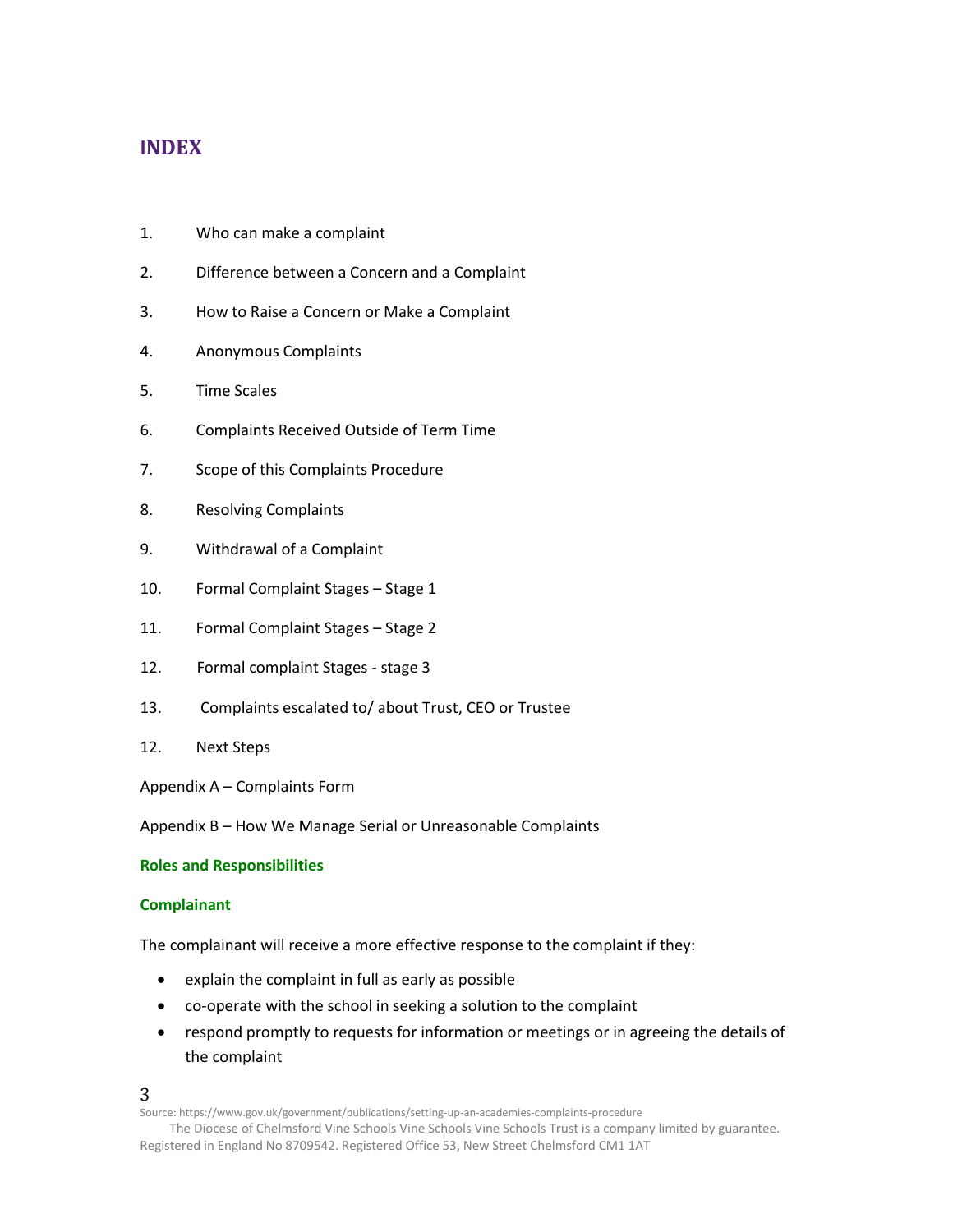- ask for assistance as needed
- treat all those involved in the complaint with respect
- refrain from publicising the details of their complaint on social media and respect confidentiality.

#### **Investigator**

The investigator's role is to establish the facts relevant to the complaint by:

- providing a comprehensive, open, transparent and fair consideration of the complaint through:
- sensitive and thorough interviewing of the complainant to establish what has happened and who has been involved
- interviewing staff and children/young people and other people relevant to the complaint
- consideration of records and other relevant information
- analysing information
- liaising with the complainant and the complaints co-ordinator as appropriate to clarify what the complainant feels would put things right.

The investigator should:

- conduct interviews with an open mind and be prepared to persist in the questioning
- keep notes of interviews or arrange for an independent note taker to record minutes of the meeting
- ensure that any papers produced during the investigation are kept securely pending any appeal
- be mindful of the timescales to respond
- prepare a comprehensive report for the head teacher or complaints committee that sets out the facts, identifies solutions and recommends courses of action to resolve problems.
- The head teacher or complaints committee will then determine whether to uphold or dismiss the complaint and communicate that decision to the complainant, providing the appropriate escalation details.

#### **Complaints Co-ordinator**

#### **(this could be the head teacher or CEO / designated complaints governor or trustee or other staff member providing administrative support)**

#### **The complaints co-ordinator should:**

- ensure that the complainant is fully updated at each stage of the procedure
- liaise with staff members, head teacher, CEO, Chair of Governors, Chair of Trust or the Clerk and to ensure the smooth running of the Complaints Procedure

4

Source: https://www.gov.uk/government/publications/setting-up-an-academies-complaints-procedure

The Diocese of Chelmsford Vine Schools Vine Schools Vine Schools Trust is a company limited by guarantee. Registered in England No 8709542. Registered Office 53, New Street Chelmsford CM1 1AT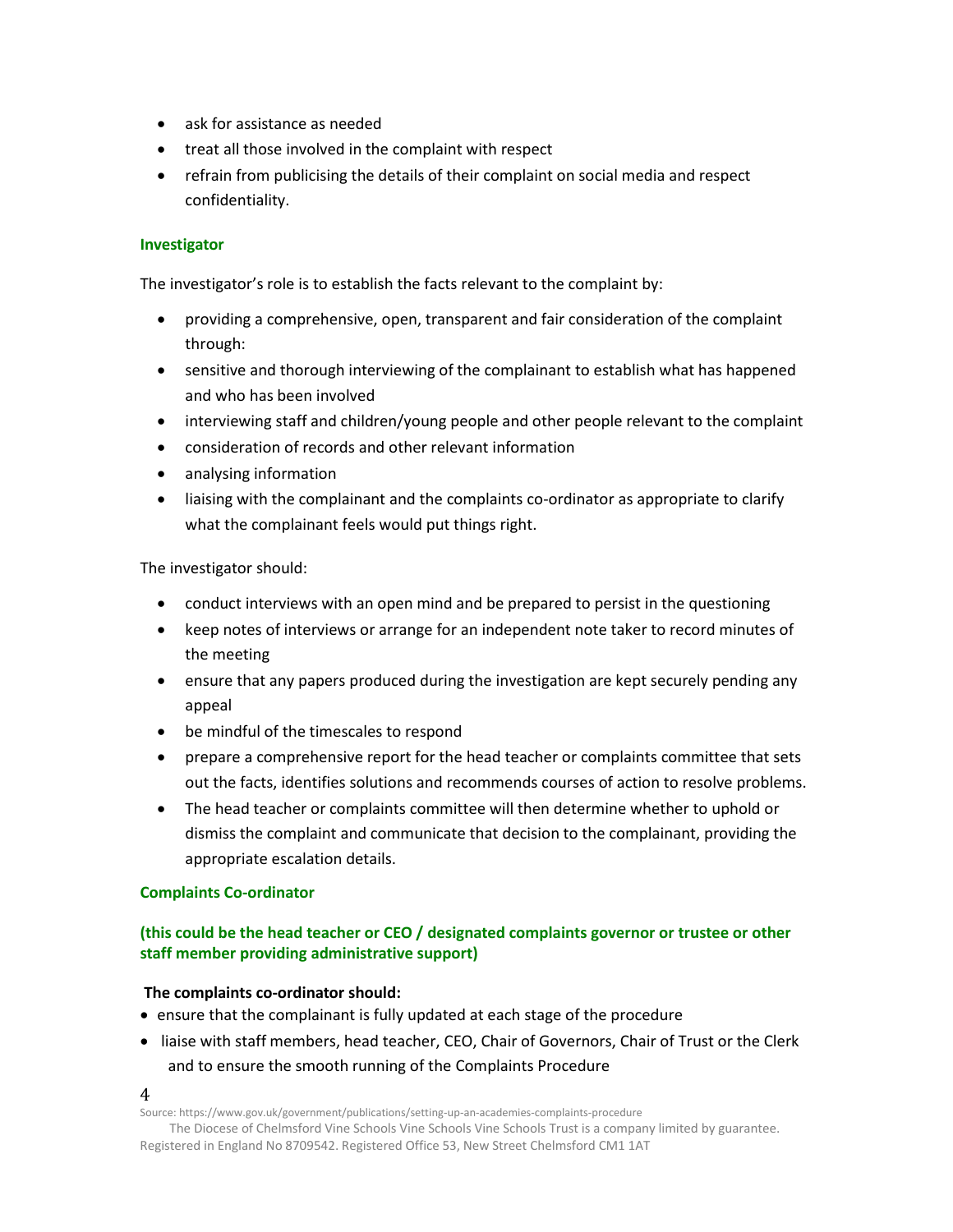Be aware of issues regarding:

- sharing third party information
- additional support. This may be needed by complainants when making a complaint including interpretation support or where the complainant is a child or young person
- keep records.

#### **Clerk to the Local Schools Board / Trust Board**

The Clerk is the contact point for the complainant and the committee and should:

- ensure that all people involved in the complaint procedure are aware of their legal rights and duties, including any under legislation relating to school complaints, education law, the Equality Act 2010, the Freedom of Information Act 2000, the Data Protection Act (DPA) 2018 and the General Data Protection Regulations (GDPR)
- set the date, time and venue of the meeting, ensuring that the dates are convenient to all parties (if they are invited to attend) and that the venue and proceedings are accessible
- collate any written material relevant to the complaint (for example: stage 1 paperwork, school and complainant submissions) and send it to the parties in advance of the meeting within an agreed timescale
- record the proceedings
- circulate the minutes of the meeting
- notify all parties of the committee's decision.

#### **Committee Chair**

The committee's chair, who is nominated in advance of the complaint meeting, should ensure  $that:$ 

- both parties are asked (via the Clerk) to provide any additional information relating to the complaint by a specified date in advance of the meeting
- the meeting is conducted in an informal manner, is not adversarial, and that, if all parties are invited to attend, everyone is treated with respect and courtesy
- complainants who may not be used to speaking at such a meeting are put at ease. This is particularly important if the complainant is a child/young person
- the remit of the committee is explained to the complainant
- written material is seen by everyone in attendance, provided it does not breach confidentiality or any individual's rights to privacy under the DPA 2018 or GDPR.

If a new issue arises it would be useful to give everyone the opportunity to consider and comment upon it; this may require a short adjournment of the meeting

5

Source: https://www.gov.uk/government/publications/setting-up-an-academies-complaints-procedure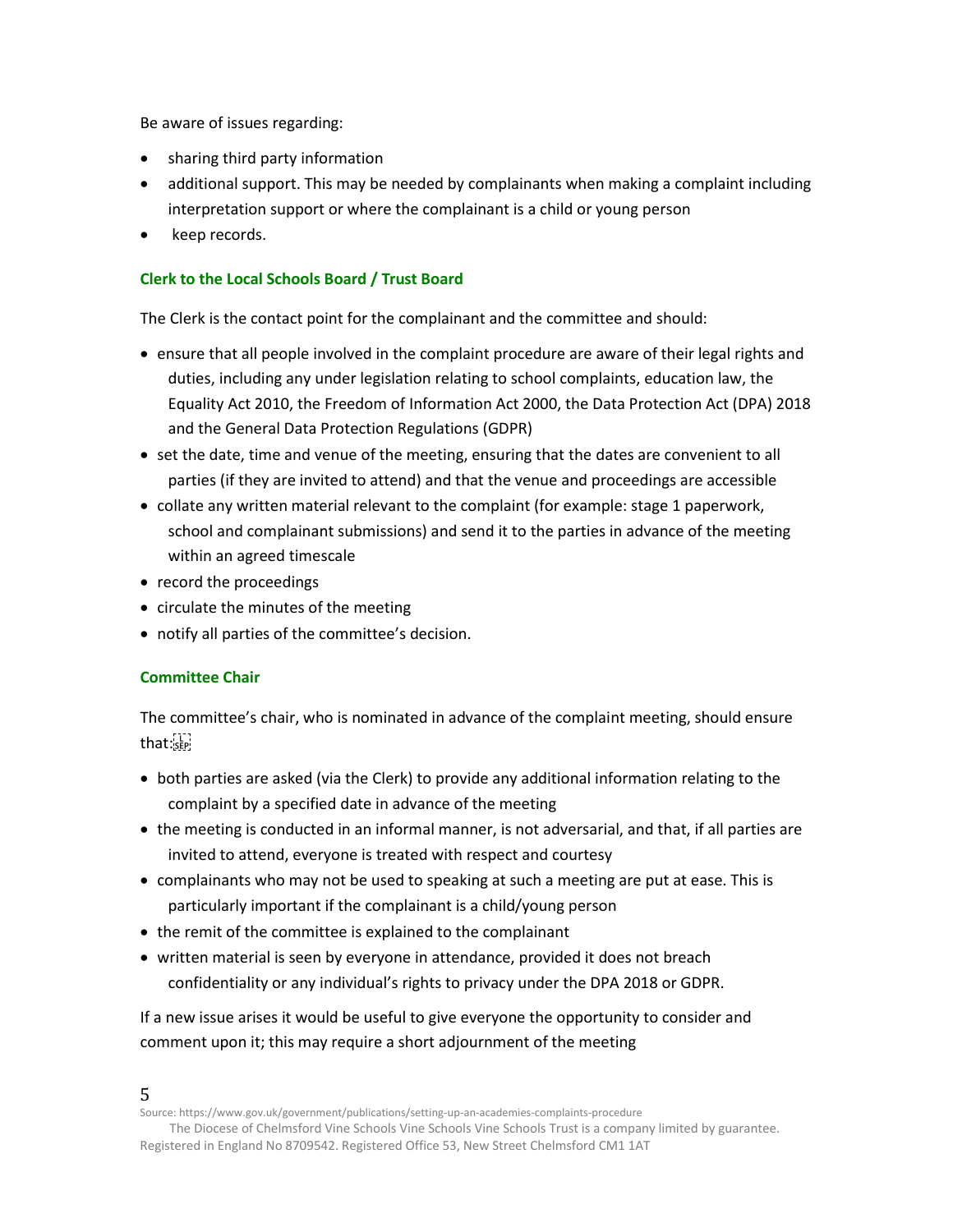- both the complainant and the school are given the opportunity to make their case and seek clarity, either through written submissions ahead of the meeting or verbally in the meeting itself
- the issues are addressed
- key findings of fact are made
- the committee is open-minded and acts independently
- no member of the committee has an external interest in the outcome of the proceedings or any involvement in an earlier stage of the procedure
- the meeting is minuted
- they liaise with the Clerk (and complaints co-ordinator, if the school has one).

#### **Committee Member**

Committee members should be aware that:

- the meeting must be independent and impartial, and should be seen to be so
	- No governor / trustee may sit on the committee if they have had a prior involvement in the complaint or in the circumstances surrounding it.
- the aim of the meeting should be to resolve the complaint and achieve reconciliation between the school and the complainant

We recognise that the complainant might not be satisfied with the outcome if the meeting does not find in their favour. It may only be possible to establish the facts and make recommendations.

- many complainants will feel nervous and inhibited in a formal setting
- Parents/carers often feel emotional when discussing an issue that affects their child.
- extra care needs to be taken when the complainant is a child/young person and present during all or part of the meeting

Careful consideration of the atmosphere and proceedings should ensure that the child/young person does not feel intimidated.

The committee should respect the views of the child/young person and give them equal consideration to those of adults.

If the child/young person is the complainant, the committee should ask in advance if any support is needed to help them present their complaint. Where the child/young person's parent is the complainant, the committee should give the parent the opportunity to say which parts of the meeting, if any, the child/young person needs to attend.

However, the parent should be advised that agreement might not always be possible if

Source: https://www.gov.uk/government/publications/setting-up-an-academies-complaints-procedure

The Diocese of Chelmsford Vine Schools Vine Schools Vine Schools Trust is a company limited by guarantee. Registered in England No 8709542. Registered Office 53, New Street Chelmsford CM1 1AT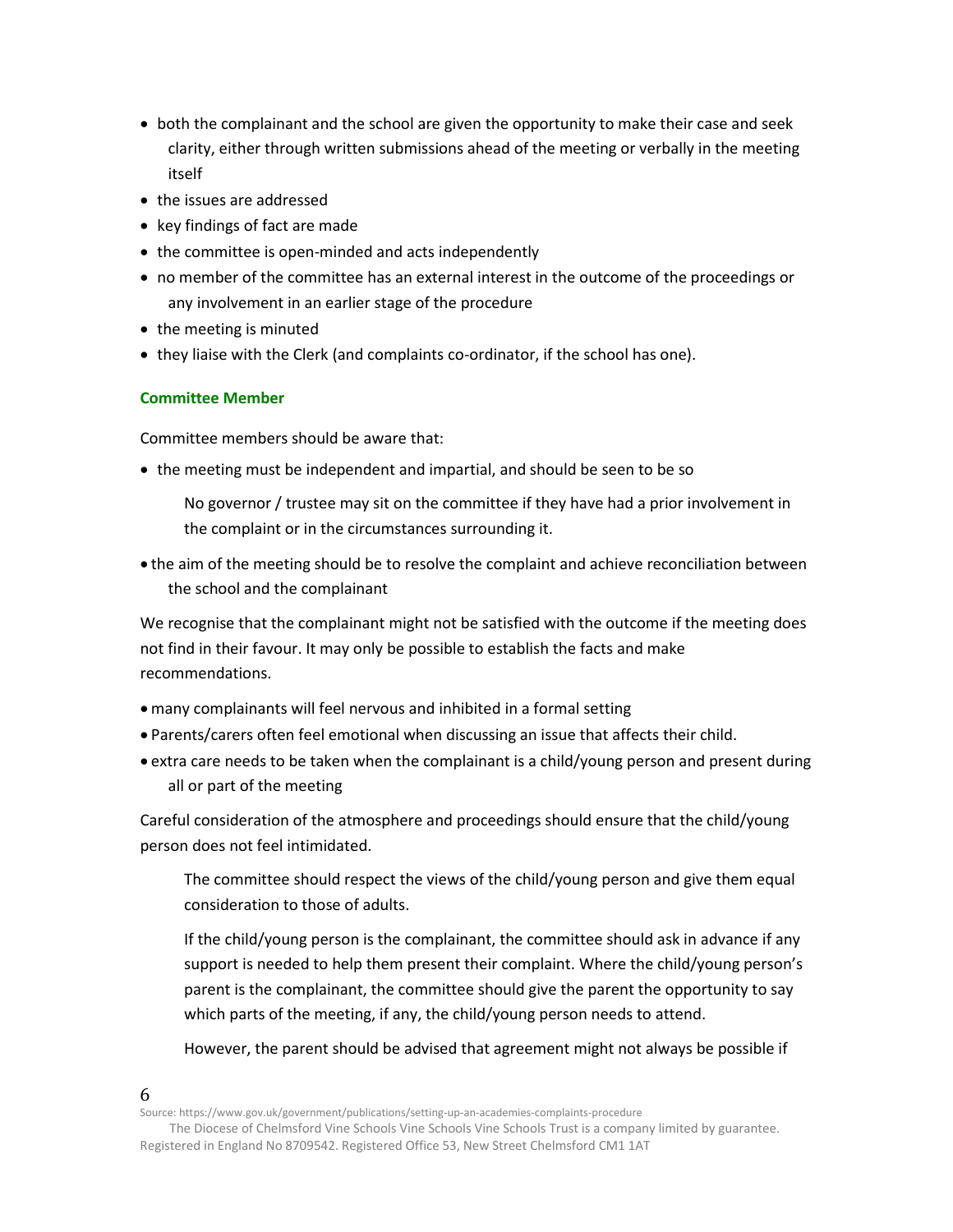the parent wishes the child/young person to attend a part of the meeting that the committee considers is not in the child/young person's best interests.

the welfare of the child/young person is paramount.

7

Source: https://www.gov.uk/government/publications/setting-up-an-academies-complaints-procedure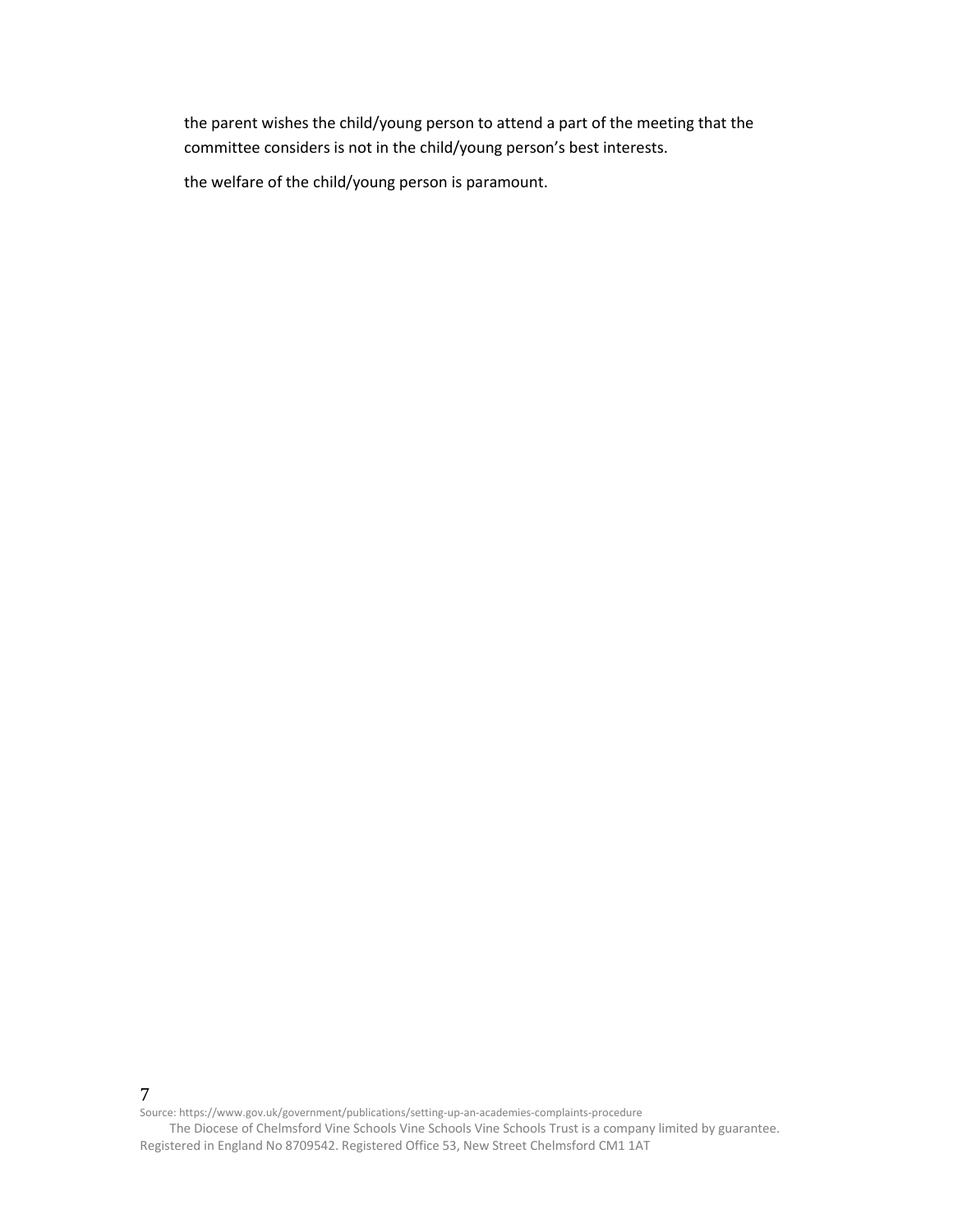#### **Who can make a complaint?**

This complaints procedure is not limited to parents or carers of children that are registered at the school. Any person, including members of the public, may make a complaint to the school about any provision of facilities or services that we provide. Unless complaints are dealt with under separate statutory procedures (such as appeals relating to exclusions or admissions), we will use this complaints procedure.

#### **The difference between a concern and a complaint**

A concern may be defined as '*an expression of worry or doubt over an issue considered to be important for which reassurances are sought'*.

A complaint may be defined as '*an expression of dissatisfaction however made, about actions taken or a lack of action*'.

It is in everyone's interest that concerns and complaints are resolved at the earliest possible stage. Many issues can be resolved informally, without the need to use the formal stages of the complaints procedure. Schools within The Vine Schools Trust take concerns seriously and will make every effort to resolve the matter as quickly as possible.

If you have difficulty discussing a concern with a particular member of staff, we will respect your views. In these cases, the head, will refer you to another staff member. Similarly, if the member of staff directly involved feels unable to deal with a concern, they will refer you to another staff member. The member of staff may be more senior but does not have to be. The ability to consider the concern objectively and impartially is more important.

We understand however, that there are occasions when people would like to raise their concerns formally. In this case, the school will attempt to resolve the issue internally, through the stages outlined within this complaints procedure.

#### **How to raise a concern or make a complaint**

A concern or complaint can be made in person, in writing or by telephone. They may also be

#### 8

Source: https://www.gov.uk/government/publications/setting-up-an-academies-complaints-procedure

The Diocese of Chelmsford Vine Schools Vine Schools Vine Schools Trust is a company limited by guarantee. Registered in England No 8709542. Registered Office 53, New Street Chelmsford CM1 1AT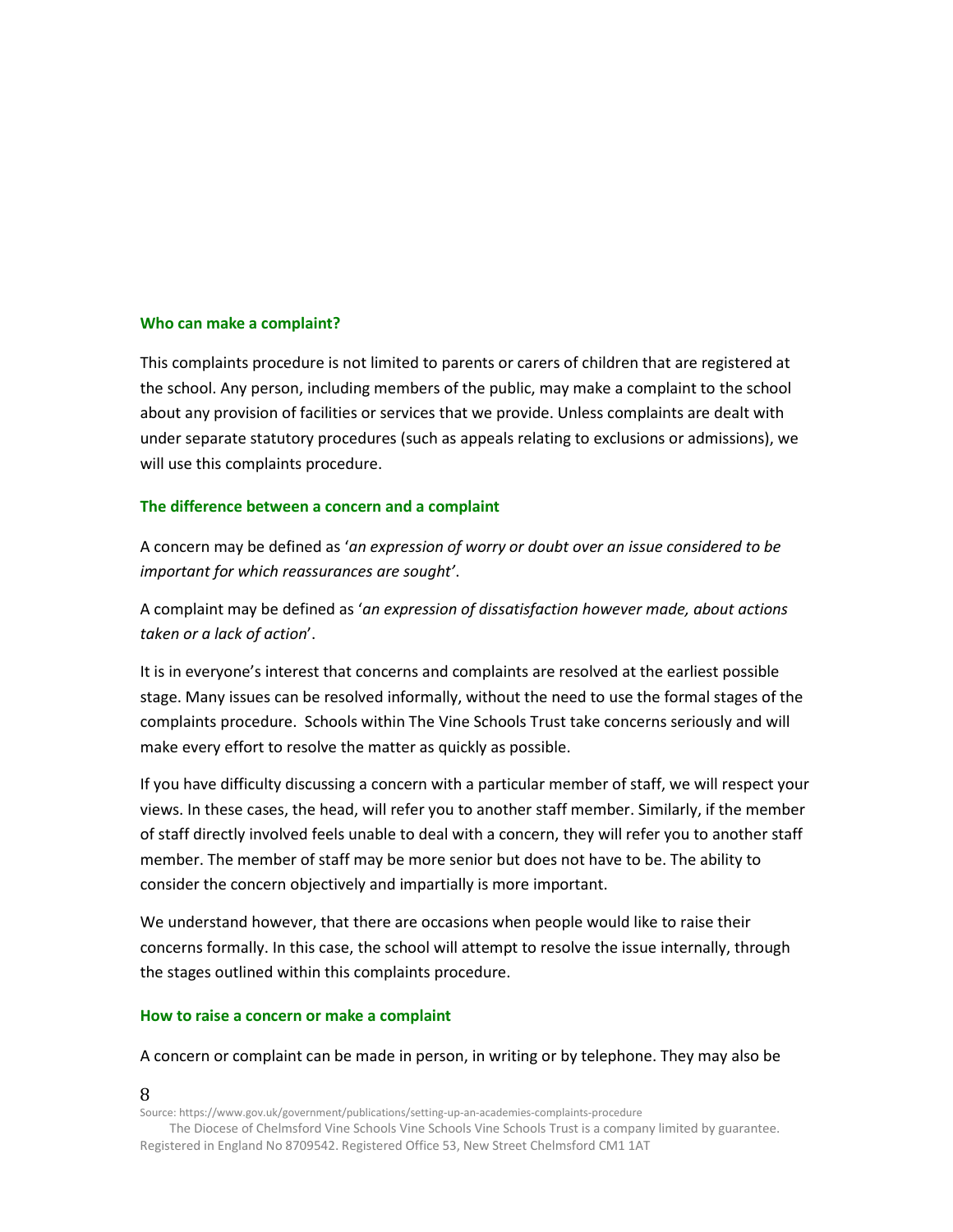made by a third party acting on behalf on a complainant, as long as they have appropriate consent to do so.

Complaints against school staff (except the head teacher) should be made in the first instance, to the head teacher via the school office*.* Please mark them as Private and Confidential.

Complaints that involve or are about the head teacher should be addressed to the chair of the Local Schools Board, via the school office. Please mark them as Private and Confidential.

Complaints about the Chair of the Local Schools Board, any individual Local Schools Board member or the whole Local Schools Board should be addressed to the Clerk to the Local Schools Board via the school office. Please mark them as Private and Confidential.

Complaints about the Chief Executive Officer (CEO) or a trustee of the Trust, should be addressed to Tim Rose, Chair of Trustees, via the trust office. Please mark them as Private and Confidential.

For ease of use, a template complaint form is included at the end of this procedure. If you require help in completing the form, please contact the school office. You can also ask a thirdparty organisation for example like the Citizens Advice to help you.

In accordance with equality law, we will consider making reasonable adjustments if required, to enable complainants to access and complete this complaints procedure. For instance, providing information in alternative formats, assisting complainants in raising a formal complaint or holding meetings in accessible locations.

#### **Anonymous complaints**

We will not normally investigate anonymous complaints. However, the head teacher or Chair of the Local Schools Board, if appropriate, will determine whether the complaint warrants an investigation.

#### **Time scales**

You must raise the complaint within three months of the incident or, where a series of associated incidents have occurred, within three months of the last of these incidents. We will consider complaints made outside of this time frame if exceptional circumstances apply.

#### **Complaints received outside of term time**

We will consider complaints made outside of term time to have been received on the first school day after the holiday period.

#### **Scope of this Complaints Procedure**

9

Source: https://www.gov.uk/government/publications/setting-up-an-academies-complaints-procedure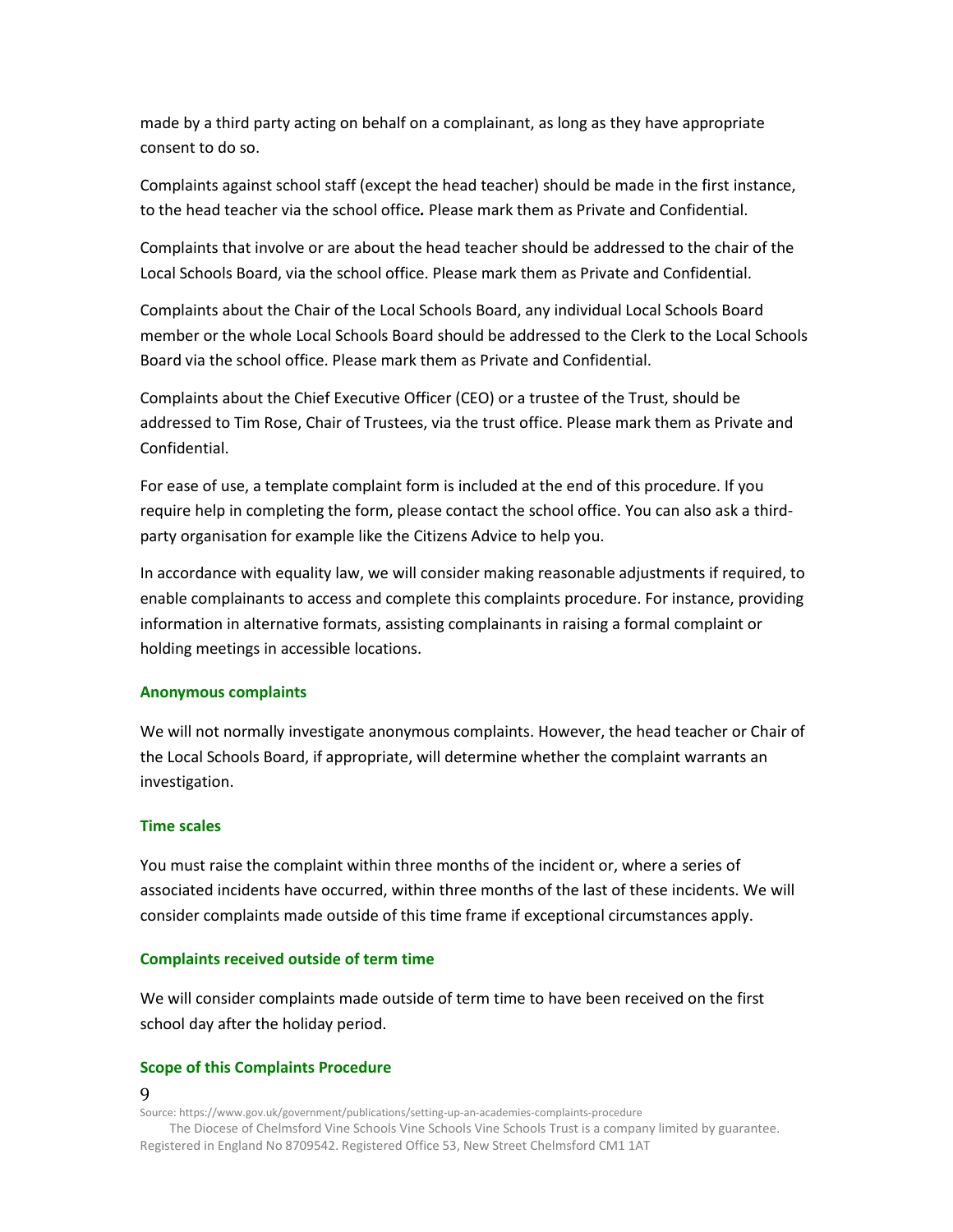This procedure covers all complaints about any provision of community facilities or services by The Vine Schools Trust other than complaints that are dealt with under other statutory procedures, including those listed below.

| <b>Exceptions</b>                     | Who to contact                                                   |
|---------------------------------------|------------------------------------------------------------------|
| Admissions to schools                 | Concerns about admissions should be handled through a            |
|                                       | separate process - either through the appeals process or via     |
|                                       | the local authority.                                             |
|                                       | Complaints about child protection matters are handled under      |
|                                       | our child protection and safeguarding policy and in accordance   |
| Matters likely to require a           | with relevant statutory guidance.                                |
| <b>Child Protection</b>               | If you have serious concerns, you may wish to contact the local  |
| Investigation                         | authority designated officer (LADO) who has local responsibility |
|                                       | for safeguarding or the Multi-Agency Safeguarding Hub            |
|                                       | (MASH). Essex Duty LADO number: 03330 139 797                    |
|                                       | Further information about raising concerns about exclusion can   |
|                                       | be found at: www.gov.uk/school-discipline-                       |
| Exclusion of children from<br>school* | exclusions/exclusions.                                           |
|                                       | *complaints about the application of the behaviour policy can    |
|                                       | be made through the school's complaints procedure.               |
|                                       | We have an internal whistleblowing procedure for all our         |
|                                       | employees, including temporary staff and contractors.            |
|                                       | The Secretary of State for Education is the prescribed person    |
|                                       | for matters relating to education for whistle-blowers in         |
|                                       | education who do not want to raise matters direct with their     |
| Whistleblowing                        | employer. Referrals can be made at:                              |
|                                       | www.education.gov.uk/contactus.                                  |
|                                       | Volunteer staff who have concerns about our school should        |
|                                       | complain through the school's complaints procedure. You may      |
|                                       | also be able to complain direct to the LA or the Department for  |
|                                       | Education (see link above), depending on the substance of your   |
|                                       | complaint.                                                       |
| Staff grievances                      | Complaints from staff will be dealt with under the school's      |
|                                       | internal grievance procedures.                                   |
| Staff conduct                         | Complaints about staff will be dealt with under the school's     |
|                                       | internal disciplinary procedures, if appropriate.                |

10

Source: https://www.gov.uk/government/publications/setting-up-an-academies-complaints-procedure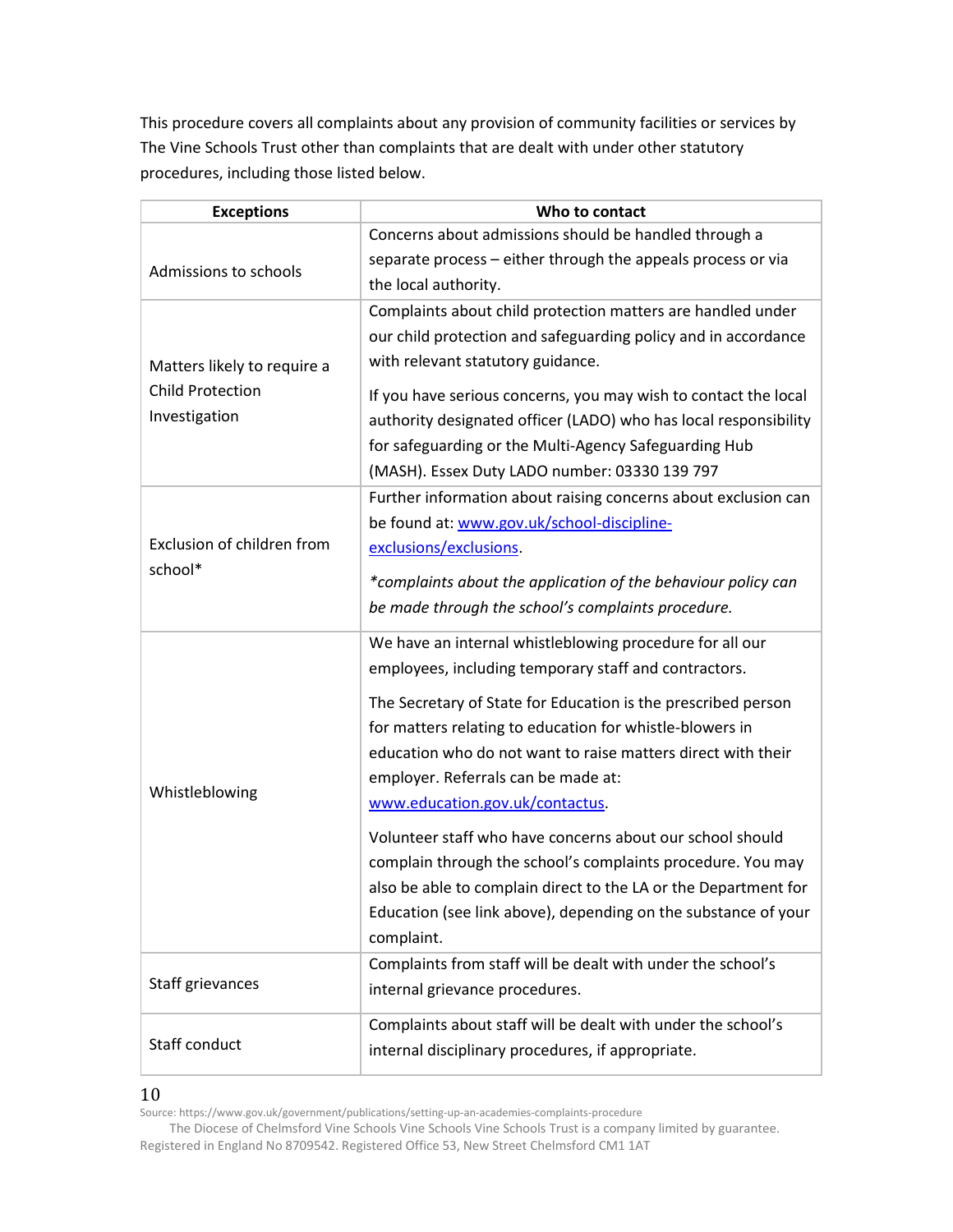| Complainants will not be informed of any disciplinary action |
|--------------------------------------------------------------|
| taken against a staff member as a result of a complaint.     |
| However, the complainant will be notified that the matter is |
| being addressed.                                             |
|                                                              |

If other bodies are investigating aspects of the complaint, for example the police, local authority (LA) safeguarding teams or Tribunals, this may impact on our ability to adhere to the timescales within this procedure or result in the procedure being suspended until those public bodies have completed their investigations. If this happens, we will inform you of a proposed new timescale.

If a complainant commences legal action against the school in relation to their complaint, we will consider whether to suspend the complaints procedure until those legal proceedings have concluded.

#### **Resolving complaints**

At each stage in the procedure, The Vine Schools Trust wants to resolve the complaint. If appropriate, we will acknowledge that the complaint is upheld in whole or in part. In addition, we may offer one or more of the following:

- an explanation
- an admission that the situation could have been handled differently or better
- an assurance that we will try to ensure the event complained of will not recur
- an explanation of the steps that have been or will be taken to help ensure that it will not happen again and an indication of the timescales within which any changes will be made
- an undertaking to review school policies in light of the complaint
- an apology.

#### **Withdrawal of a complaint**

If a complainant wants to withdraw their complaint, we will ask them to confirm this in writing.

#### **Stage 1 – Informal complaints**

It is to be hoped that most concerns can be expressed and resolved on an informal basis.

Concerns should be raised with either the class teacher, year head / subject head or head teacher. Complainants should not approach individual governors to raise concerns or complaints. They have no power to act on an individual basis and it may also prevent them from considering complaints at Stage 3 of the procedure.

11

Source: https://www.gov.uk/government/publications/setting-up-an-academies-complaints-procedure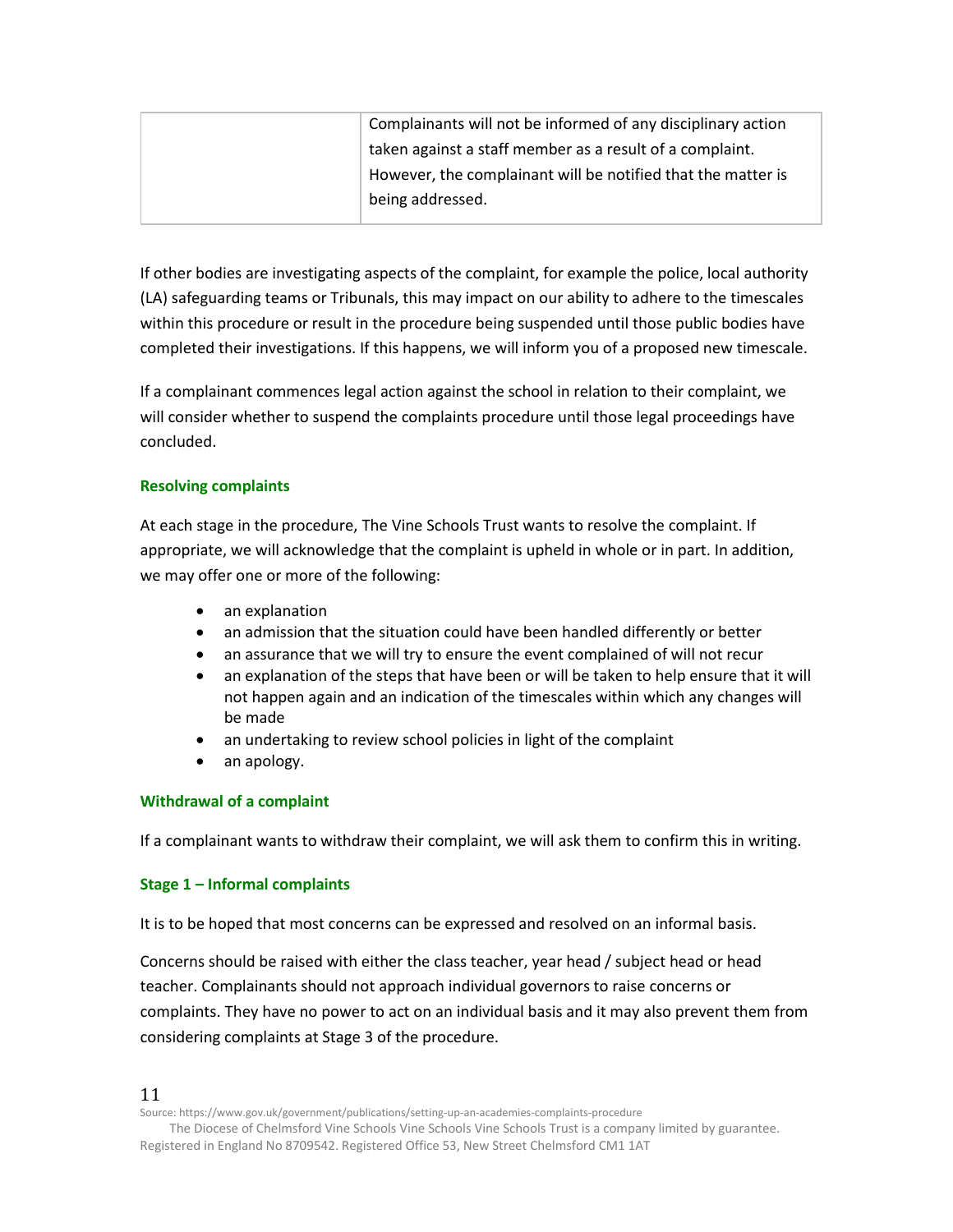At the conclusion of their investigation, the appropriate person investigating the complaint will provide an informal written response within 10 school days of the date of receipt of the complaint.

If the issue remains unresolved, the next step is to make a formal complaint.

#### **Stage 2 – Formal complaints**

Formal complaints must be made to the head teacher (unless they are about the head teacher), via the school office. This may be done in person or in writing (preferably on the Complaint Form).

The head teacher will record the date the complaint is received and will acknowledge receipt of the complaint in writing (either by letter or email) within 5 school days.

Within this response, the head teacher will seek to clarify the nature of the complaint, ask what remains unresolved and what outcome the complainant would like to see. The head teacher can consider whether a face to face meeting is the most appropriate way of doing this.

*Note: The head teacher may delegate the investigation to another member of the school's senior leadership team but not the decision to be taken.*

During the investigation, the head teacher (or investigator) will:

- if necessary, interview those involved in the matter and/or those complained of, allowing them to be accompanied if they wish
- keep a written record of any meetings/interviews in relation to their investigation.

At the conclusion of their investigation, the head teacher will provide a formal written response within 10 school days of the date of receipt of the complaint.

If the head teacher is unable to meet this deadline, they will provide the complainant with an update and revised response date.

The response will detail any actions taken to investigate the complaint and provide a full explanation of the decision made and the reason(s) for it. Where appropriate, it will include details of actions the school will take to resolve the complaint.

The head teacher will advise the complainant of how to escalate their complaint should they remain dissatisfied with the outcome of Stage 2.

If the complaint is about the head teacher, or a member of the Local Schools Board (including the Chair or Vice-Chair), a suitably skilled Local School Board member from the Trust will be appointed to complete all the actions at Stage 2.

12

Source: https://www.gov.uk/government/publications/setting-up-an-academies-complaints-procedure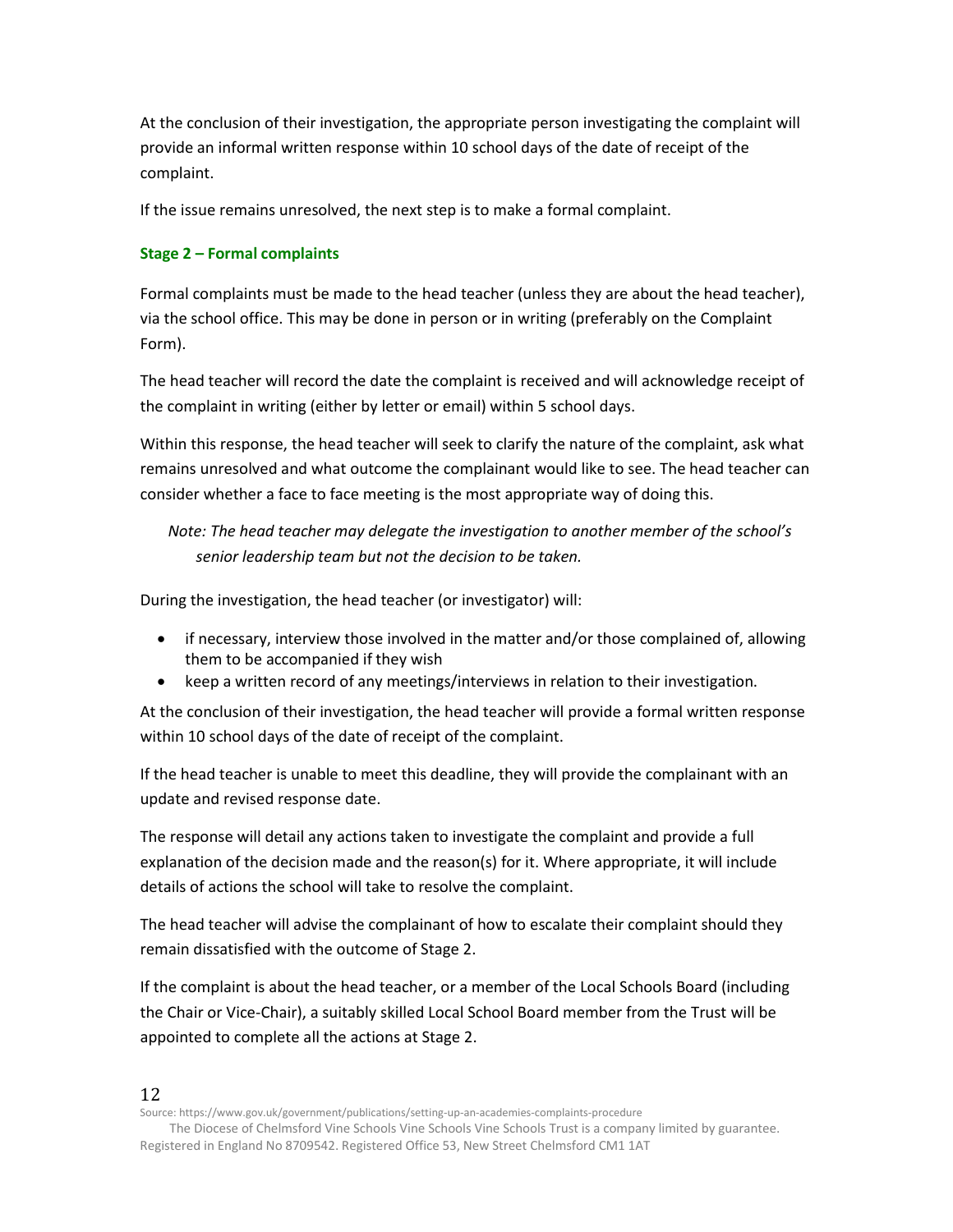Complaints about the head teacher or member of the Local School Board must be made to the Clerk, via the school office.

If the complaint is:

- jointly about the Chair and Vice Chair or
- the entire Local Schools Board or
- the majority of the Local Schools Board

Stage 2 will be escalated to the CEO of the Trust.

#### **Stage 3 – Panel Hearing**

If the complainant is dissatisfied with the outcome at Stage 2 and wishes to take the matter further, they can escalate the complaint to Stage 3 – a panel hearing consisting of at least three people who were not directly involved in the matters detailed in the complaint with one panel member who is independent of the management and running of the school. This is the final stage of the complaints procedure.

A request to escalate to Stage 3 must be made to the Clerk, via the school office, within 5 school days of receipt of the Stage 2 response.

The Clerk will record the date the complaint is received and acknowledge receipt of the complaint in writing (either by letter or email) within 5 school days.

Requests received outside of this time frame will only be considered if exceptional circumstances apply.

The Clerk will write to the complainant to inform them of the date of the meeting. They will aim to convene a meeting within 20 school days of receipt of the Stage 2 request. If this is not possible, the Clerk will provide an anticipated date and keep the complainant informed.

If the complainant rejects the offer of three proposed dates, without good reason, the Clerk will decide when to hold the meeting. It will then proceed in the complainant's absence on the basis of written submissions from both parties.

If the complaint is:

- jointly about the Chair and Vice Chair or
- the entire Local Schools Board or
- the majority of the Local Schools Board

#### Stage 3 will be heard by the trustees and an independent panel member.

#### 13

Source: https://www.gov.uk/government/publications/setting-up-an-academies-complaints-procedure

The Diocese of Chelmsford Vine Schools Vine Schools Vine Schools Trust is a company limited by guarantee. Registered in England No 8709542. Registered Office 53, New Street Chelmsford CM1 1AT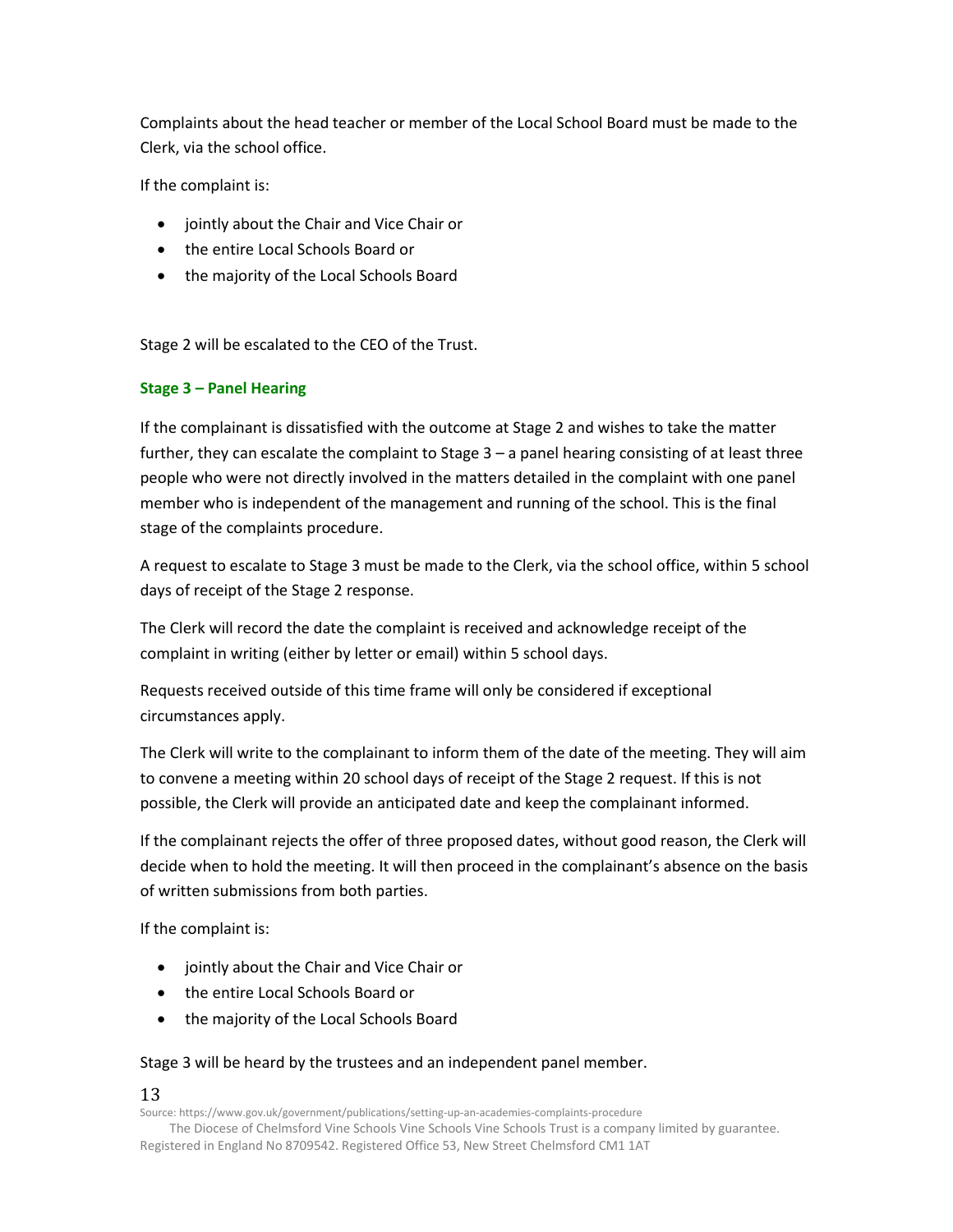A complainant may bring someone along to the panel meeting to provide support. This can be a relative or friend. Generally, we do not encourage either party to bring legal representatives to the committee meeting. However, there may be occasions when legal representation is appropriate.

For instance, if a school employee is called as a witness in a complaint meeting, they may wish to be supported by union and/or legal representation.

*Note: Complaints about staff conduct will not generally be handled under this complaints procedure. Complainants will be advised that any staff conduct complaints will be considered under (Human Resources) staff disciplinary procedures, if appropriate, but outcomes will not be shared with them.* 

Representatives from the media are not permitted to attend.

At least 5 school days before the meeting, the Clerk will:

- confirm and notify the complainant of the date, time and venue of the meeting, ensuring that, if the complainant is invited, the dates are convenient to all parties and that the venue and proceedings are accessible
- request copies of any further written material to be submitted to the committee at least 3 school days before the meeting.

Any written material will be circulated to all parties at least 2 school days before the date of the meeting. The committee will not normally accept, as evidence, recordings of conversations that were obtained covertly and without the informed consent of all parties being recorded.

The committee will also not review any new complaints at this stage or consider evidence unrelated to the initial complaint to be included. New complaints must be dealt with from Stage 1 of the procedure.

The meeting will be held in private. Electronic recordings of meetings or conversations are not normally permitted unless a complainant's own disability or special needs require it. Prior knowledge and consent of all parties attending must be sought before meetings or conversations take place. Consent will be recorded in any minutes taken.

The committee will consider the complaint and all the evidence presented. The committee can:

- uphold the complaint in whole or in part
- dismiss the complaint in whole or in part.

If the complaint is upheld in whole or in part, the committee will:

- decide on the appropriate action to be taken to resolve the complaint
- where appropriate, recommend changes to the school's systems or procedures to prevent similar issues in the future.

#### 14

Source: https://www.gov.uk/government/publications/setting-up-an-academies-complaints-procedure

The Diocese of Chelmsford Vine Schools Vine Schools Vine Schools Trust is a company limited by guarantee. Registered in England No 8709542. Registered Office 53, New Street Chelmsford CM1 1AT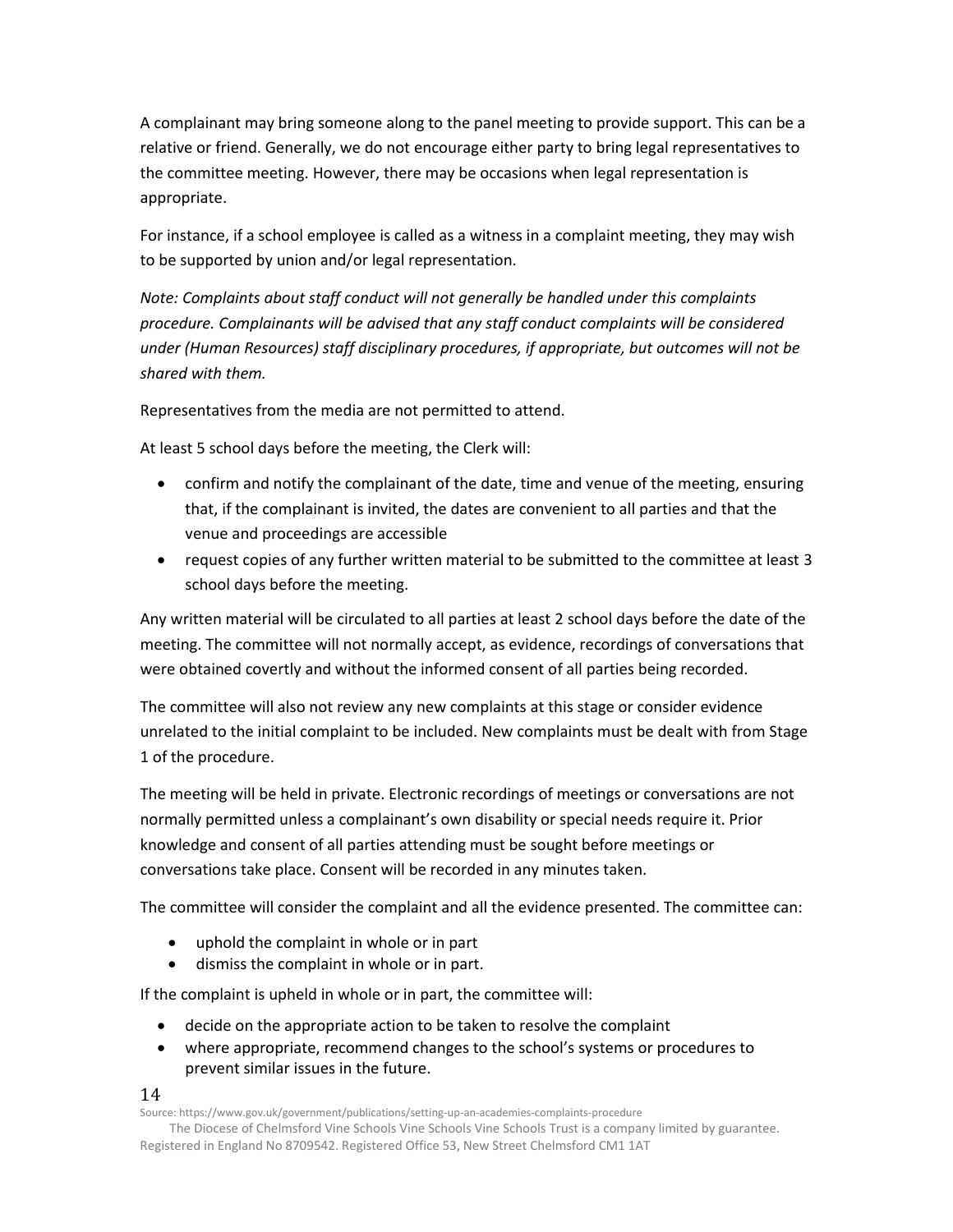The Chair of the Committee will provide the complainant and the school with a full explanation of their decision and the reason(s) for it, in writing, within 10 school days.

The letter to the complainant will include details of how to contact the Education and Skills Funding Agency (ESFA) if they are dissatisfied with the way their complaint has been handled by the school.

The response will detail any actions taken to investigate the complaint and provide a full explanation of the decision made and the reason(s) for it. Where appropriate, it will include details of actions the school will take to resolve the complaint.

The panel will ensure that those findings and recommendations are sent by electronic mail or otherwise given to the complainant and, where relevant, the person complained about. Furthermore, they will be available for inspection on the school premises by the proprietor and the head teacher.

A written record will be kept of all complaints, and of whether they are resolved at the preliminary stage or proceed to a panel hearing, along with what actions have been taken, regardless of the decision.

All correspondence statements and records relating to individual complaints will be kept confidential, except where the Secretary of State or a body conducting an inspection under section 109 of the 2008 Act requests access to them.

#### **Complaints escalated to / about the Trust, CEO or Trustee**

If a complaint is escalated to The Vine Schools Trust "the trust" or if a complainant wishes to complain directly about the trust, then the complaint should be sent to the CEO to be investigated.

The CEO will write to the complainant acknowledging the complaint within 5 school days of the date that the written request was received. The acknowledgement will confirm that the complaint will now be investigated under Stage 2 of this Complaints Policy and will confirm the date for providing a response to the complainant.

Following the investigation, the CEO will write to the complainant confirming the outcome within 10 school days of the date that the letter was received. If this time limit cannot be met, the CEO will write to the Complainant within 10 school days of the date at the letter was received**,** explaining the reason for the delay and providing a revised date.

If the complaint concerns the CEO or a Trustee, the complaint should be investigated by the Chair of the Trust Board. If a formal complaint form is received about the Chair, the complaint will be referred to the Vice Chair for investigation

15

Source: https://www.gov.uk/government/publications/setting-up-an-academies-complaints-procedure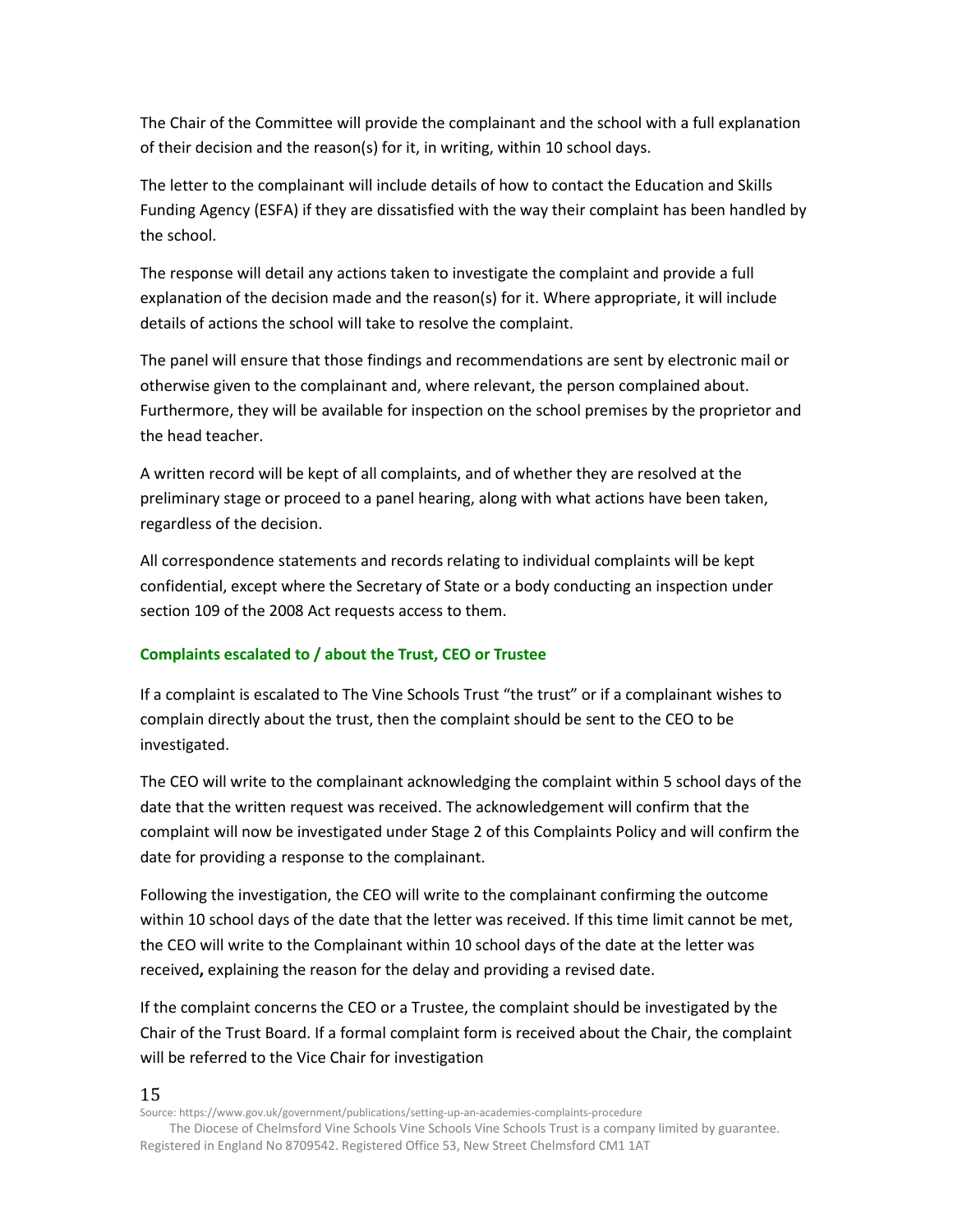*NB. Where the Chair of the Trust Board has investigated the complaint, they will write the letter of outcome to the Complainant and provide a copy to the CEO.* 

If the complainant is not satisfied with the outcome of the previous stage, the complainant should write to the Clerk to the Trust Board asking for the complaint to be heard before a Complaint Panel, within 20 school days.

The Clerk will record the date the complaint is received and acknowledge receipt of the complaint in writing (either by letter or email) within 5 school days.

Requests received outside of this time frame will only be considered if exceptional circumstances apply.

The Clerk will write to the complainant to inform them of the date of the meeting. They will aim to convene a meeting within 20 school days of receipt of the Stage 2 request. If this is not possible, the Clerk will provide an anticipated date and keep the complainant informed.

If the complainant rejects the offer of three proposed dates, without good reason, the Clerk will decide when to hold the meeting. It will then proceed in the complainant's absence on the basis of written submissions from both parties.

If the complaint is:

- jointly about the Chair and Vice Chair or
- the entire trust board or
- the majority of the trust board

Stage 3 will be heard by a completely independent committee panel.

The Complaint Panel will consist of three members. None of the three members of the Complaint Panel will have been involved in the incidents or events which led to the complaint, or have been involved in dealing with the complaint in the previous stages, of have any detailed prior knowledge of the complaint.

One of the Complaint Panel members will be independent of the management and running of the Academy Trust. This means that the independent Complaint Panel member will not be a Trustee or an employee of the Trust.

A complainant may bring someone along to the panel meeting to provide support. This can be a relative or friend. Generally, we do not encourage either party to bring legal representatives to the committee meeting. However, there may be occasions when legal representation is appropriate.

For instance, if a trust employee is called as a witness in a complaint meeting, they may wish to

#### 16

Source: https://www.gov.uk/government/publications/setting-up-an-academies-complaints-procedure

The Diocese of Chelmsford Vine Schools Vine Schools Vine Schools Trust is a company limited by guarantee. Registered in England No 8709542. Registered Office 53, New Street Chelmsford CM1 1AT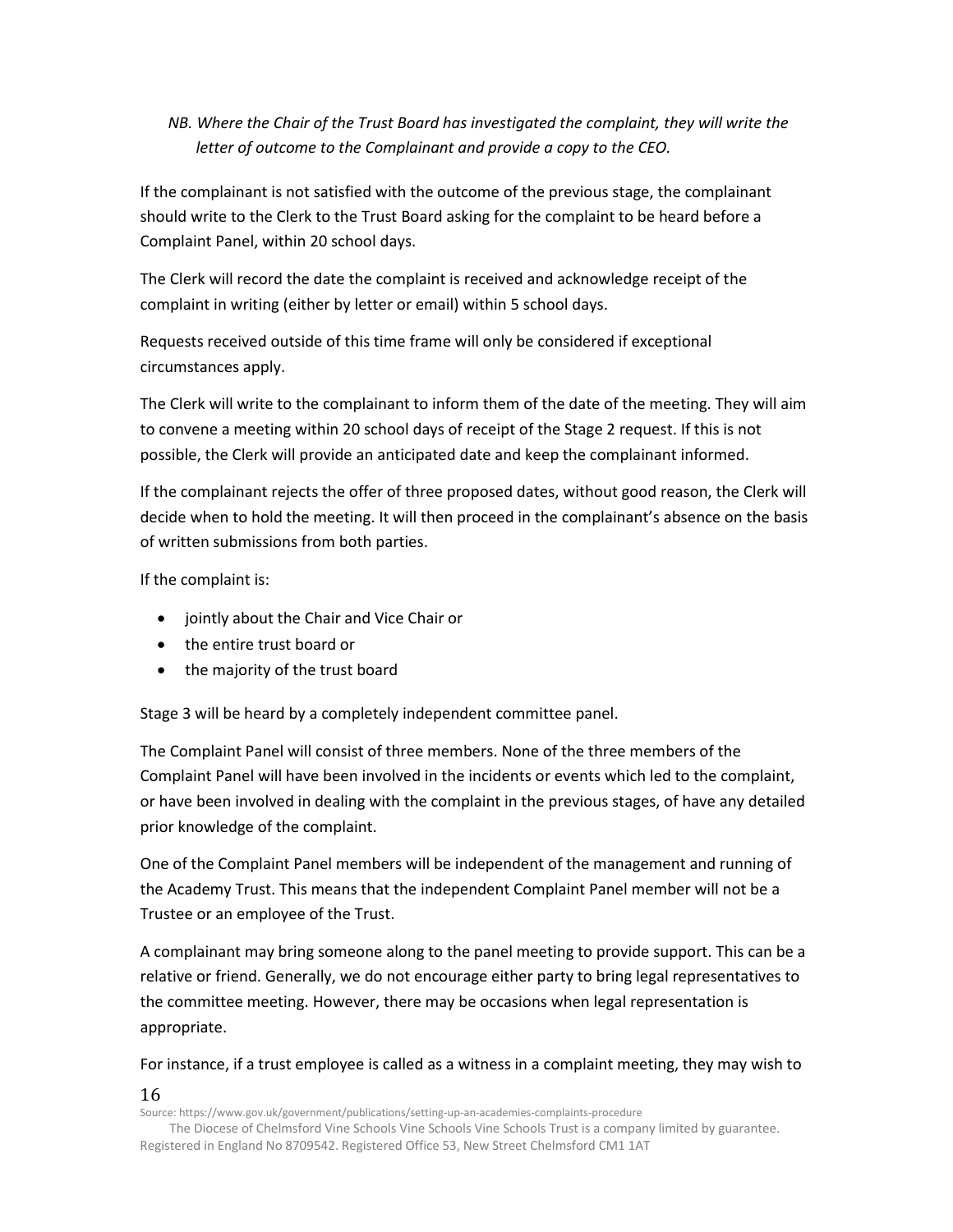be supported by union and/or legal representation.

*Note: Complaints about staff conduct will not generally be handled under this complaints procedure. Complainants will be advised that any staff conduct complaints will be considered under staff disciplinary procedures, if appropriate, but outcomes will not be shared with them.* 

Representatives from the media are not permitted to attend.

At least 5 school days before the meeting, the Clerk will:

- confirm and notify the complainant of the date, time and venue of the meeting, ensuring that, if the complainant is invited, the dates are convenient to all parties and that the venue and proceedings are accessible
- request copies of any further written material to be submitted to the committee at least 3 school days before the meeting.

Any written material will be circulated to all parties at least 2 school days before the date of the meeting. The committee will not normally accept, as evidence, recordings of conversations that were obtained covertly and without the informed consent of all parties being recorded.

The committee will also not review any new complaints at this stage or consider evidence unrelated to the initial complaint to be included. New complaints must be dealt with from Stage 1 of the procedure.

The meeting will be held in private. Electronic recordings of meetings or conversations are not normally permitted unless a complainant's own disability or special needs require it. Prior knowledge and consent of all parties attending must be sought before meetings or conversations take place. Consent will be recorded in any minutes taken.

The committee will consider the complaint and all the evidence presented. The committee can:

- uphold the complaint in whole or in part
- dismiss the complaint in whole or in part.

If the complaint is upheld in whole or in part, the committee will:

- decide on the appropriate action to be taken to resolve the complaint
- where appropriate, recommend changes to the school's systems or procedures to prevent similar issues in the future.

The Chair of the Committee will provide the complainant and The Vine Schools Trust with a full explanation of their decision and the reason(s) for it, in writing, within 10 school days.

The letter to the complainant will include details of how to contact the Education and Skills Funding Agency (ESFA) if they are dissatisfied with the way their complaint has been handled by The Vine Schools Trust.

#### 17

Source: https://www.gov.uk/government/publications/setting-up-an-academies-complaints-procedure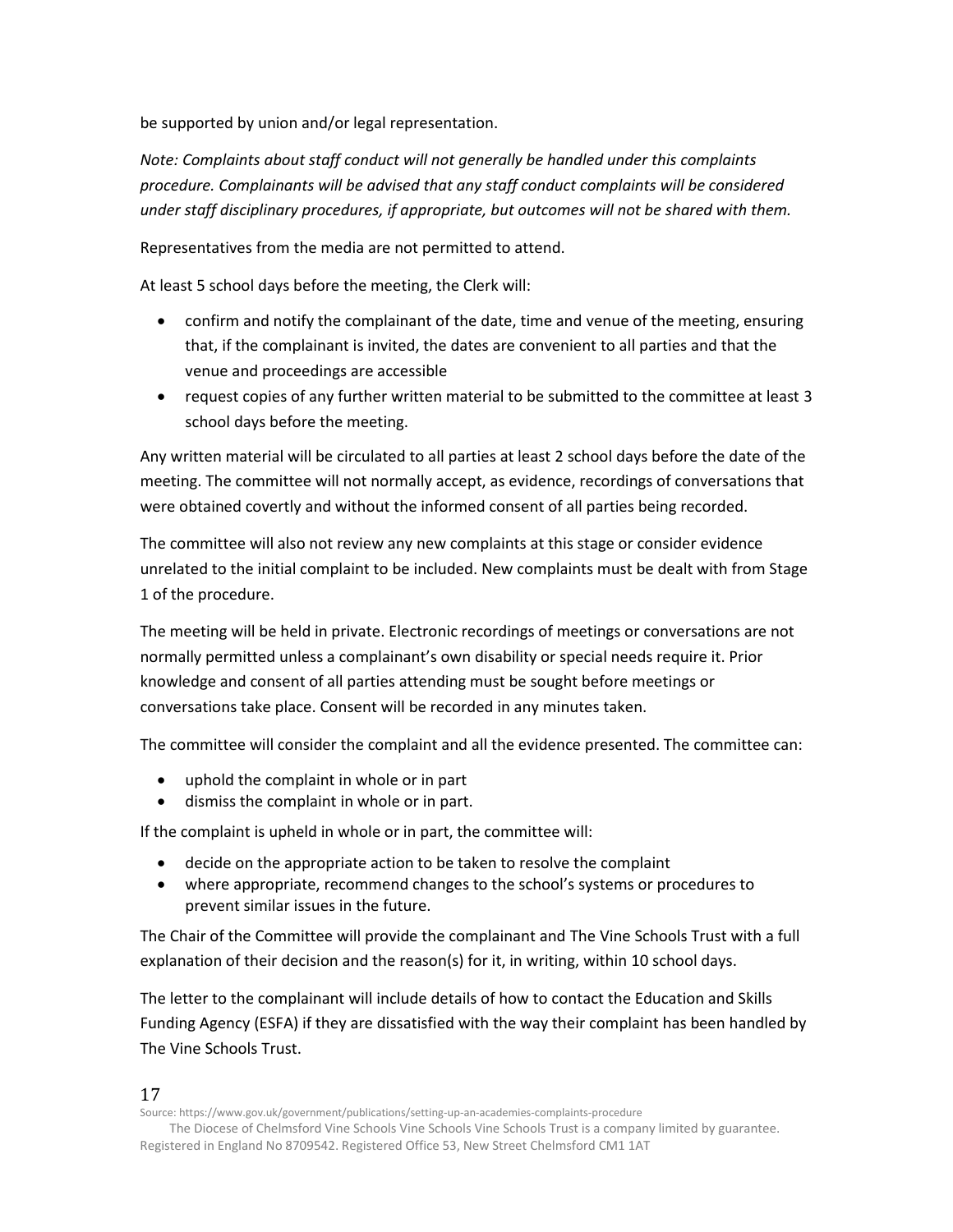The response will detail any actions taken to investigate the complaint and provide a full explanation of the decision made and the reason(s) for it. Where appropriate, it will include details of actions The Vine Schools Trust will take to resolve the complaint.

The panel will ensure that those findings and recommendations are sent by electronic mail or otherwise given to the complainant and, where relevant, the person complained about. Furthermore, they will be available for inspection on the school premises by the proprietor and the head teacher.

A written record will be kept of all complaints, and of whether they are resolved at the preliminary stage or proceed to a panel hearing, along with what actions have been taken, regardless of the decision.

All correspondence statements and records relating to individual complaints will be kept confidential, except where the Secretary of State or a body conducting an inspection under section 109 of the 2008 Act requests access to them.

#### **Next Steps**

If the complainant believes the school / trust did not handle their complaint in accordance with the published complaints procedure or they acted unlawfully or unreasonably in the exercise of their duties under education law, they can contact the ESFA after they have completed Stage 3.

The ESFA will not normally reinvestigate the substance of complaints or overturn any decisions made by The Vine Schools Trust. They will consider whether the school has adhered to education legislation and any statutory policies connected with the complaint and whether they have followe[d Part 7 of the Education \(Independent School Standards\) Regulations 2014.](http://www.legislation.gov.uk/uksi/2010/1997/schedule/1/made)

The complainant can refer their complaint to the ESFA online at: [www.education.gov.uk/contactus,](http://www.education.gov.uk/contactus) by telephone on: 0370 000 2288 or by writing to:

Academy Complaints and Customer Insight Unit Education and Skills Funding Agency Cheylesmore House 5 Quinton Road **Coventry** CV1 2WT

#### 18

Source: https://www.gov.uk/government/publications/setting-up-an-academies-complaints-procedure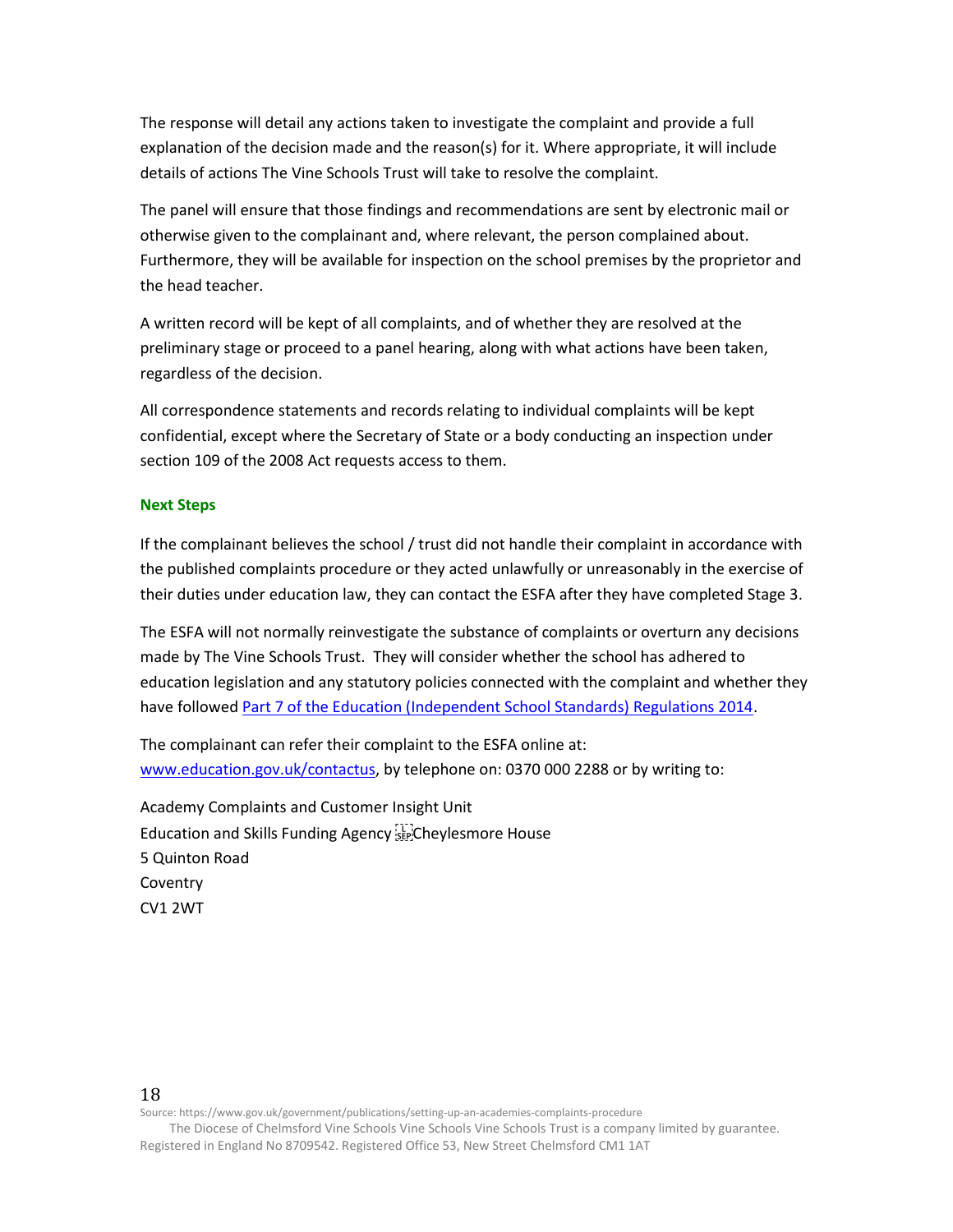#### **APPENDIX A - Complaint Form**

Please complete and return to the head teacher who will acknowledge receipt and explain what action will be taken.

| Your name:                                                                                 |
|--------------------------------------------------------------------------------------------|
| Pupil's name (if relevant):                                                                |
| Your relationship to the pupil (if relevant):                                              |
| <b>Address:</b>                                                                            |
|                                                                                            |
| Postcode:                                                                                  |
| Day time telephone number:                                                                 |
| Evening telephone number:                                                                  |
| <b>Email address:</b>                                                                      |
| Please give details of your complaint, including whether you have spoken to anybody at the |
| school about it.                                                                           |
| What actions do you feel might resolve the problem at this stage?                          |
| Are you attaching any paperwork? If so, please give details.                               |
| Signature:                                                                                 |
| Date:                                                                                      |
| <b>Official use</b>                                                                        |
| Date acknowledgement sent:                                                                 |
| By who:                                                                                    |
| <b>Complaint referred to:</b>                                                              |
| <b>Action taken:</b>                                                                       |
| Date:                                                                                      |
|                                                                                            |

#### 19

Source: https://www.gov.uk/government/publications/setting-up-an-academies-complaints-procedure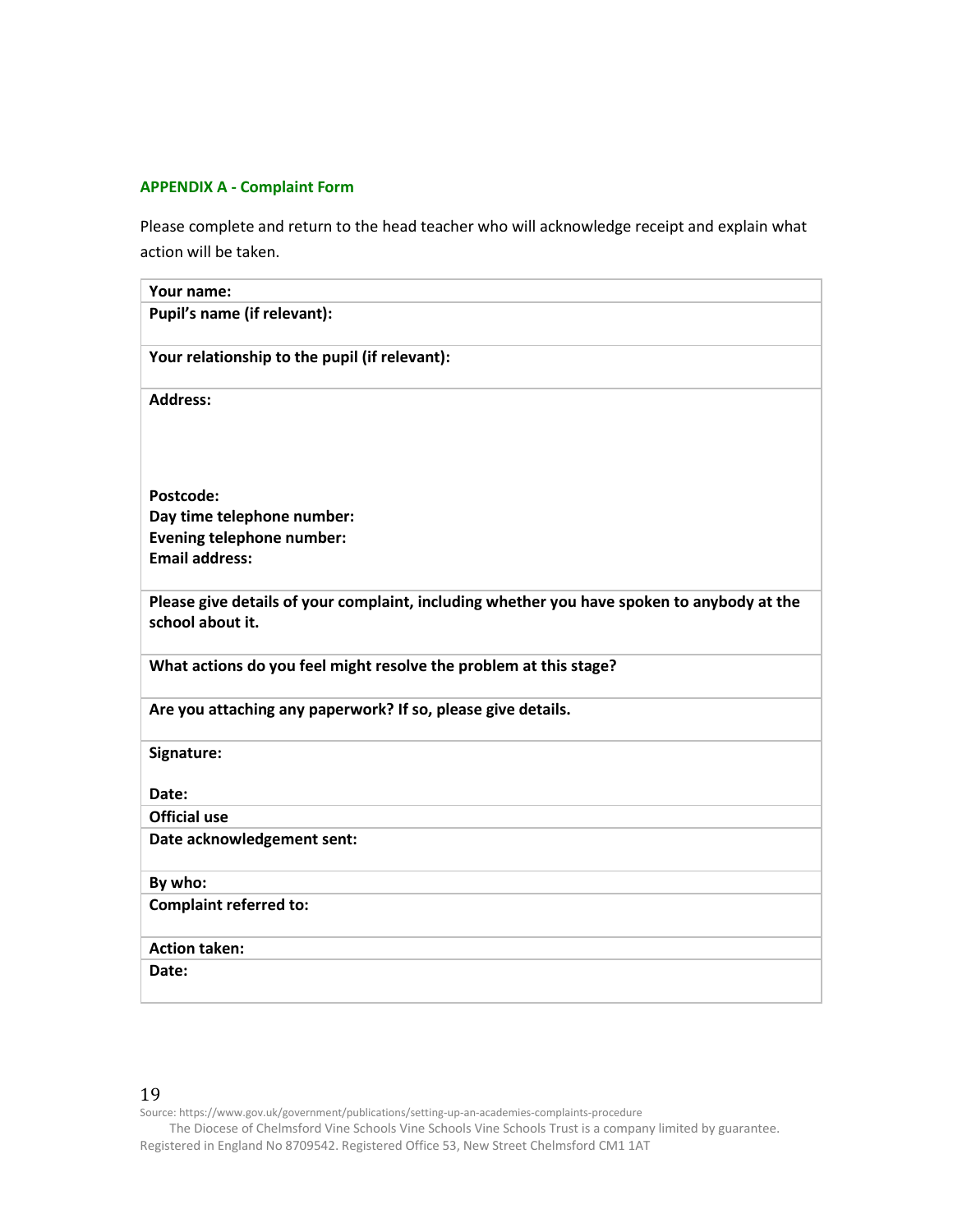#### **Roles and Responsibilities**

#### **Complainant**

The complainant will receive a more effective response to the complaint if they:

- explain the complaint in full as early as possible
- co-operate with the school in seeking a solution to the complaint
- respond promptly to requests for information or meetings or in agreeing the details of the complaint
- ask for assistance as needed
- treat all those involved in the complaint with respect
- refrain from publicising the details of their complaint on social media and respect confidentiality.

#### **Investigator**

The investigator's role is to establish the facts relevant to the complaint by:

- providing a comprehensive, open, transparent and fair consideration of the complaint through:
- sensitive and thorough interviewing of the complainant to establish what has happened and who has been involved
- interviewing staff and children/young people and other people relevant to the complaint
- consideration of records and other relevant information
- analysing information
- liaising with the complainant and the complaints co-ordinator as appropriate to clarify what the complainant feels would put things right.

The investigator should:

- conduct interviews with an open mind and be prepared to persist in the questioning
- keep notes of interviews or arrange for an independent note taker to record minutes of the meeting
- ensure that any papers produced during the investigation are kept securely pending any appeal
- be mindful of the timescales to respond
- prepare a comprehensive report for the head teacher or complaints committee that sets out the facts, identifies solutions and recommends courses of action to resolve problems.
- The head teacher or complaints committee will then determine whether to uphold or

#### 20

Source: https://www.gov.uk/government/publications/setting-up-an-academies-complaints-procedure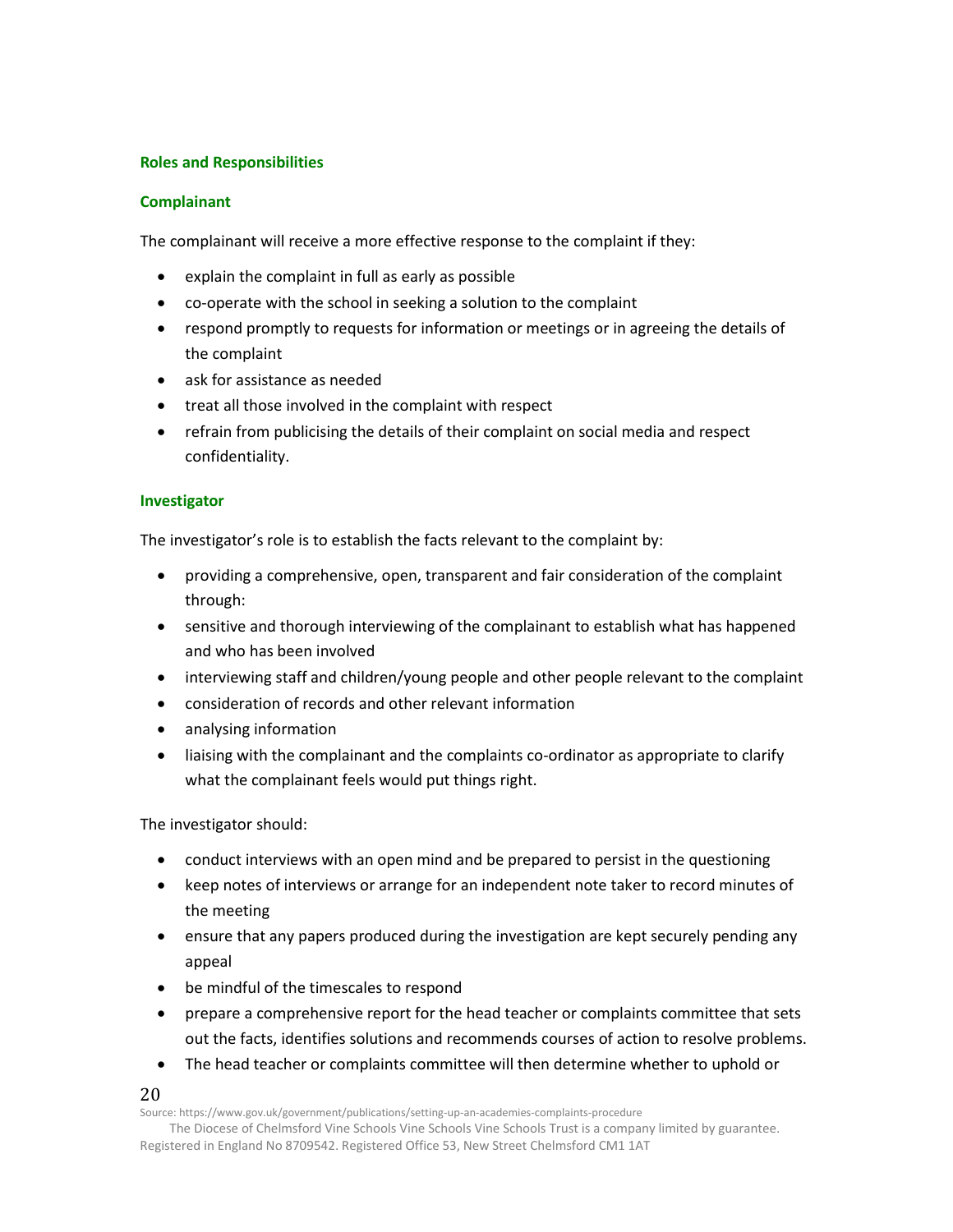dismiss the complaint and communicate that decision to the complainant, providing the appropriate escalation details.

#### **Complaints Co-ordinator**

#### **(this could be the head teacher or CEO / designated complaints governor or trustee or other staff member providing administrative support)**

#### **The complaints co-ordinator should:**

• ensure that the complainant is fully updated at each stage of the procedure

• liaise with staff members, head teacher, CEO, Chair of Governors, Chair of Trust or the Clerk and to ensure the smooth running of the Complaints Procedure

Be aware of issues regarding:

- sharing third party information
- additional support. This may be needed by complainants when making a complaint including interpretation support or where the complainant is a child or young person
- keep records.

#### **Clerk to the Local Schools Board / Trust Board**

The Clerk is the contact point for the complainant and the committee and should:

- ensure that all people involved in the complaint procedure are aware of their legal rights and duties, including any under legislation relating to school complaints, education law, the Equality Act 2010, the Freedom of Information Act 2000, the Data Protection Act (DPA) 2018 and the General Data Protection Regulations (GDPR)
- set the date, time and venue of the meeting, ensuring that the dates are convenient to all parties (if they are invited to attend) and that the venue and proceedings are accessible
- collate any written material relevant to the complaint (for example: stage 1 paperwork, school and complainant submissions) and send it to the parties in advance of the meeting within an agreed timescale
- record the proceedings
- circulate the minutes of the meeting
- notify all parties of the committee's decision.

#### **Committee Chair**

The committee's chair, who is nominated in advance of the complaint meeting, should ensure that:

• both parties are asked (via the Clerk) to provide any additional information relating to the complaint by a specified date in advance of the meeting

21

Source: https://www.gov.uk/government/publications/setting-up-an-academies-complaints-procedure

The Diocese of Chelmsford Vine Schools Vine Schools Vine Schools Trust is a company limited by guarantee. Registered in England No 8709542. Registered Office 53, New Street Chelmsford CM1 1AT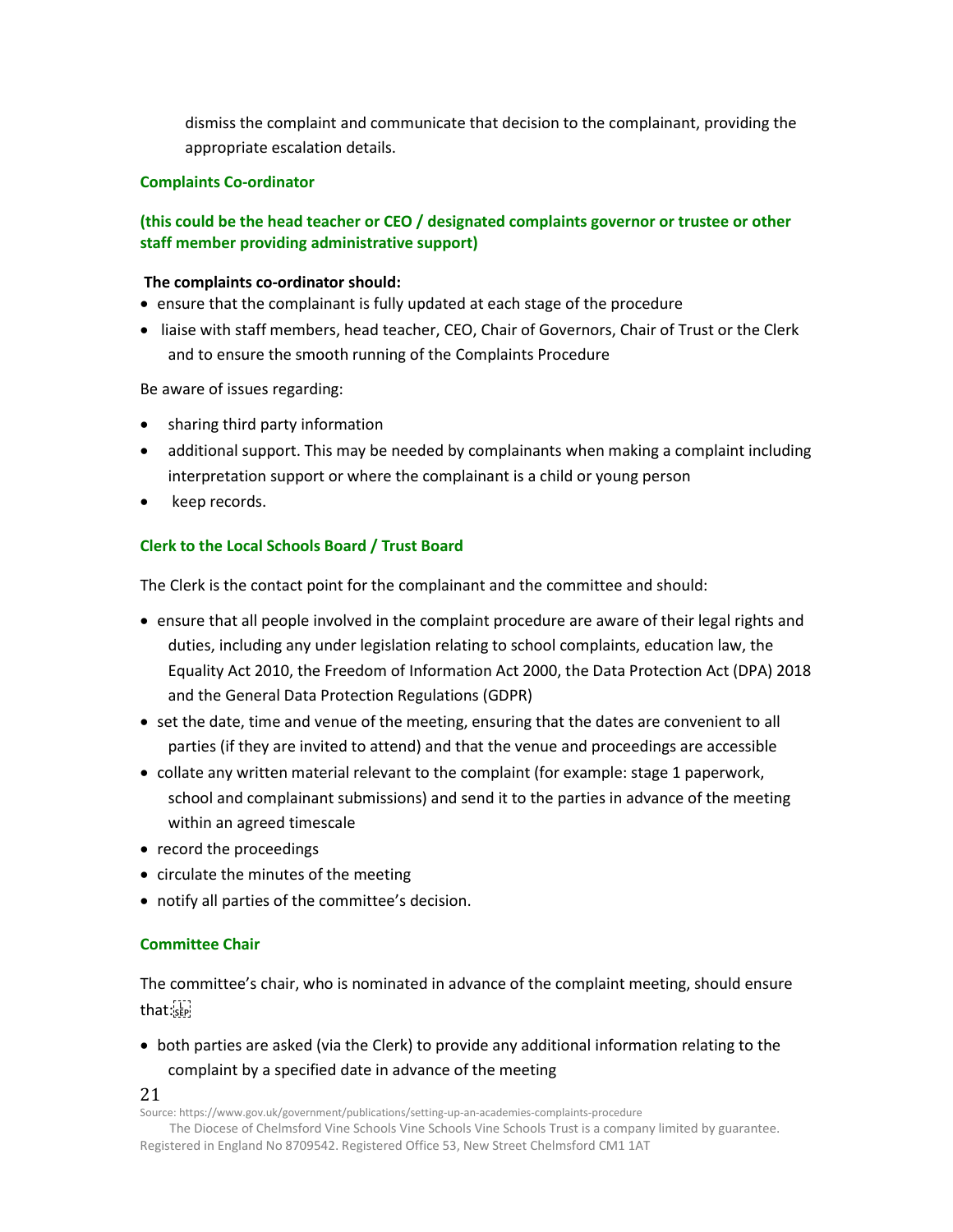- the meeting is conducted in an informal manner, is not adversarial, and that, if all parties are invited to attend, everyone is treated with respect and courtesy
- complainants who may not be used to speaking at such a meeting are put at ease. This is particularly important if the complainant is a child/young person
- the remit of the committee is explained to the complainant
- written material is seen by everyone in attendance, provided it does not breach confidentiality or any individual's rights to privacy under the DPA 2018 or GDPR.

If a new issue arises it would be useful to give everyone the opportunity to consider and comment upon it; this may require a short adjournment of the meeting

- both the complainant and the school are given the opportunity to make their case and seek clarity, either through written submissions ahead of the meeting or verbally in the meeting itself
- the issues are addressed
- key findings of fact are made
- the committee is open-minded and acts independently
- no member of the committee has an external interest in the outcome of the proceedings or any involvement in an earlier stage of the procedure
- the meeting is minuted
- they liaise with the Clerk (and complaints co-ordinator, if the school has one).

#### **Committee Member**

Committee members should be aware that:

• the meeting must be independent and impartial, and should be seen to be so

No governor / trustee may sit on the committee if they have had a prior involvement in the complaint or in the circumstances surrounding it.

• the aim of the meeting should be to resolve the complaint and achieve reconciliation between the school and the complainant

We recognise that the complainant might not be satisfied with the outcome if the meeting does not find in their favour. It may only be possible to establish the facts and make recommendations.

- many complainants will feel nervous and inhibited in a formal setting
- Parents/carers often feel emotional when discussing an issue that affects their child.
- extra care needs to be taken when the complainant is a child/young person and present during all or part of the meeting

### Careful consideration of the atmosphere and proceedings should ensure that the child/young

22

Source: https://www.gov.uk/government/publications/setting-up-an-academies-complaints-procedure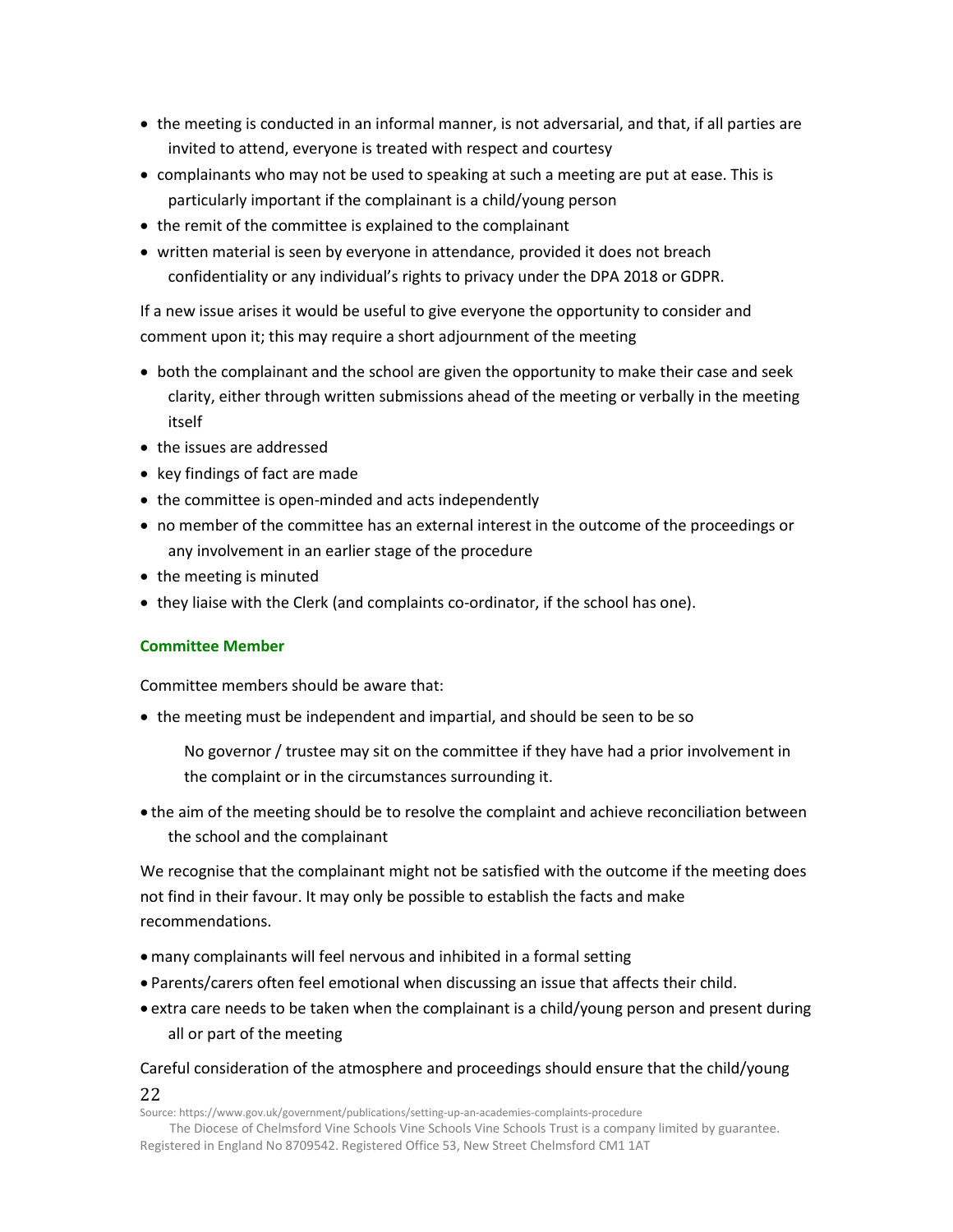person does not feel intimidated.

The committee should respect the views of the child/young person and give them equal consideration to those of adults.

If the child/young person is the complainant, the committee should ask in advance if any support is needed to help them present their complaint. Where the child/young person's parent is the complainant, the committee should give the parent the opportunity to say which parts of the meeting, if any, the child/young person needs to attend.

However, the parent should be advised that agreement might not always be possible if the parent wishes the child/young person to attend a part of the meeting that the committee considers is not in the child/young person's best interests.

the welfare of the child/young person is paramount.

Source: https://www.gov.uk/government/publications/setting-up-an-academies-complaints-procedure

23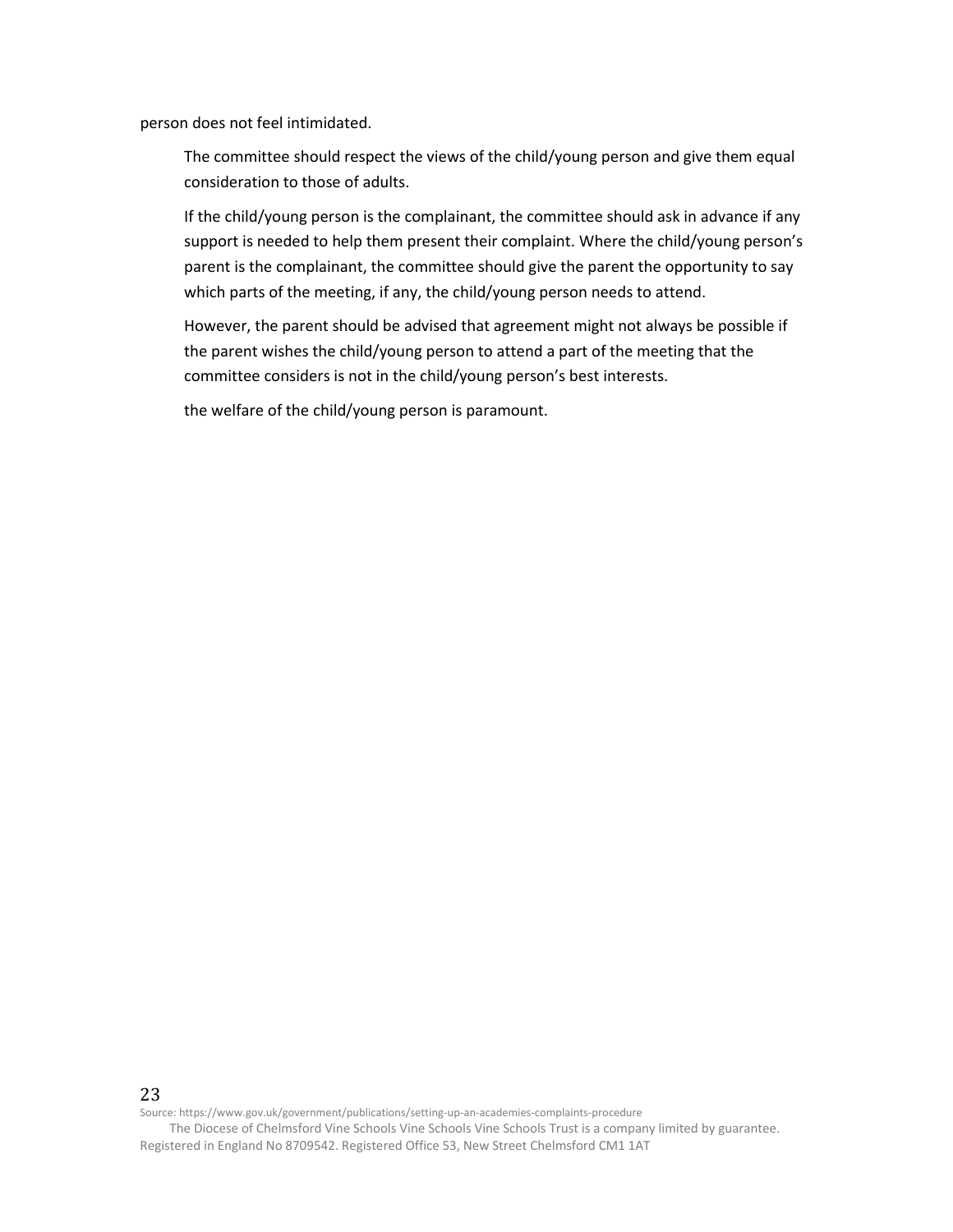#### Appendix B - How we manage serial and unreasonable complaints

This Trust is committed to dealing with all complaints fairly and impartially, and to providing a high quality service to those who complain. We will not normally limit the contact complainants have with our schools. However, we do not expect our staff to tolerate unacceptable behaviour and will take action to protect staff from that behaviour, including that which is abusive, offensive or threatening.

This school defines unreasonable behaviour as that which hinders our consideration of complaints because of the frequency or nature of the complainant's contact with the school, such as, if the complainant:

- refuses to articulate their complaint or specify the grounds of a complaint or the outcomes sought by raising the complaint, despite offers of assistance
- refuses to co-operate with the complaints investigation process
- refuses to accept that certain issues are not within the scope of the complaints procedure
- insists on the complaint being dealt with in ways which are incompatible with the complaints procedure or with good practice
- introduces trivial or irrelevant information which they expect to be taken into account and commented on
- raises large numbers of detailed but unimportant questions, and insists they are fully answered, often immediately and to their own timescales
- makes unjustified complaints about staff who are trying to deal with the issues, and seeks to have them replaced
- changes the basis of the complaint as the investigation proceeds
- repeatedly makes the same complaint (despite previous investigations or responses concluding that the complaint is groundless or has been addressed)
- refuses to accept the findings of the investigation into that complaint where the school's complaint procedure has been fully and properly implemented and completed including referral to the Department for Education
- seeks an unrealistic outcome
- makes excessive demands on school time by frequent, lengthy and complicated contact with staff regarding the complaint in person, in writing, by email and by telephone while the complaint is being dealt with
- uses threats to intimidate
- uses abusive, offensive or discriminatory language or violence
- knowingly provides falsified information
- publishes unacceptable information on social media or other public forums.

#### 24

Source: https://www.gov.uk/government/publications/setting-up-an-academies-complaints-procedure